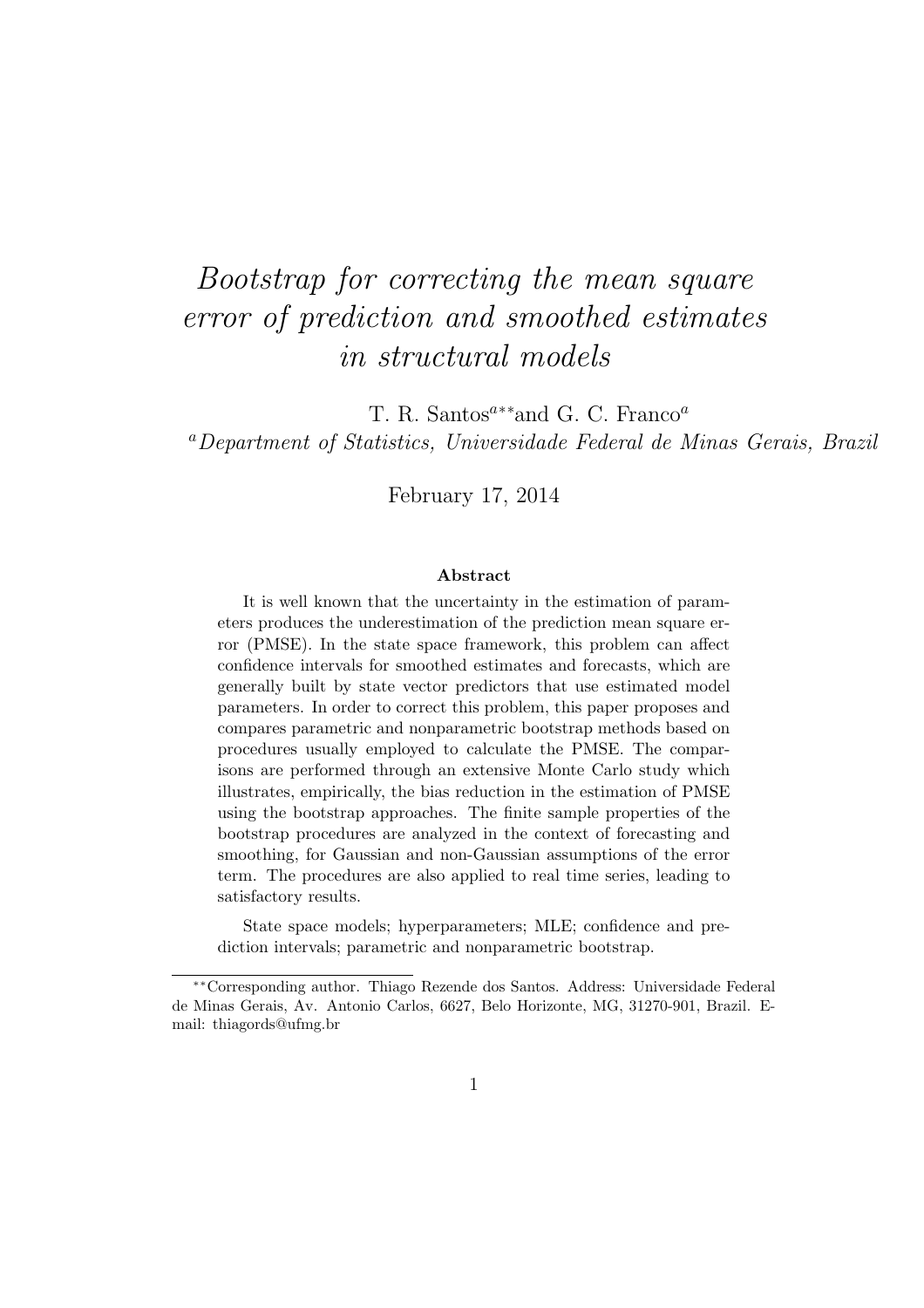## 1 Introduction

One of the main objectives of modeling time series is to forecast future values. In classical inference, forecasting is usually performed using a plug-in approach, i.e., replacing the model parameters by their estimators. It is well known that this procedure leads to the underestimation of the prediction mean square error (PMSE), as it does not incorporate the uncertainty due to parameter estimation (see Pfeffermann & Tiller (2005), Ansley & Kohn (1986) and Yamamoto (1976)), resulting in prediction intervals with smaller widths.

In state space models, the underestimation of the PMSE can also influence inference for the state vector predictor, specially for short series. If model parameters are replaced by their estimators, the mean square error (MSE) and confidence intervals for the smoothed estimates of the state vector may be affected. The problem is worsened if the Gaussian distribution is assumed when there is no guarantee that this is the actual distribution of the error terms.

Many authors have proposed different approaches to overcome the problem of underestimating the PMSE. In the state space context, Queenville & Singh (2000) proposed a modification in the methods of Hamilton (1986) and Ansley & Kohn (1986) by incorporating the uncertainty in the estimation of the state vector MSE through the corrected hyperparameter estimator. A similar approach was adopted by Shephard (1993), who wrote the local level model as a normal mixed effects model in order to use the restricted maximum likelihood estimator (RMLE). Tsimikas & Ledolter (1994) presented an alternative way to build the restricted likelihood function, also using mixed effects models.

Another way to incorporate the uncertainty in the estimation of the parameters is through asymptotic sampling of the maximum likelihood estimator (MLE) (Hamilton, 1986; Queenville & Singh, 2000), which may be a poor approximation specially for small samples.

The bootstrap technique can also be employed to incorporate the uncertainty in the estimation of  $\psi$ , the hyperparameter vector. Wall & Stoffer (2002) proposed a complex and costly method in terms of computational implementation for the construction of the empirical distribution of the forecast error. Rodriguez & Ruiz (2010) presented a simpler nonparametric bootstrap procedure, compared to the proposal of Wall & Stoffer (2002), and the method is justified by the results of a Monte Carlo simulation in finite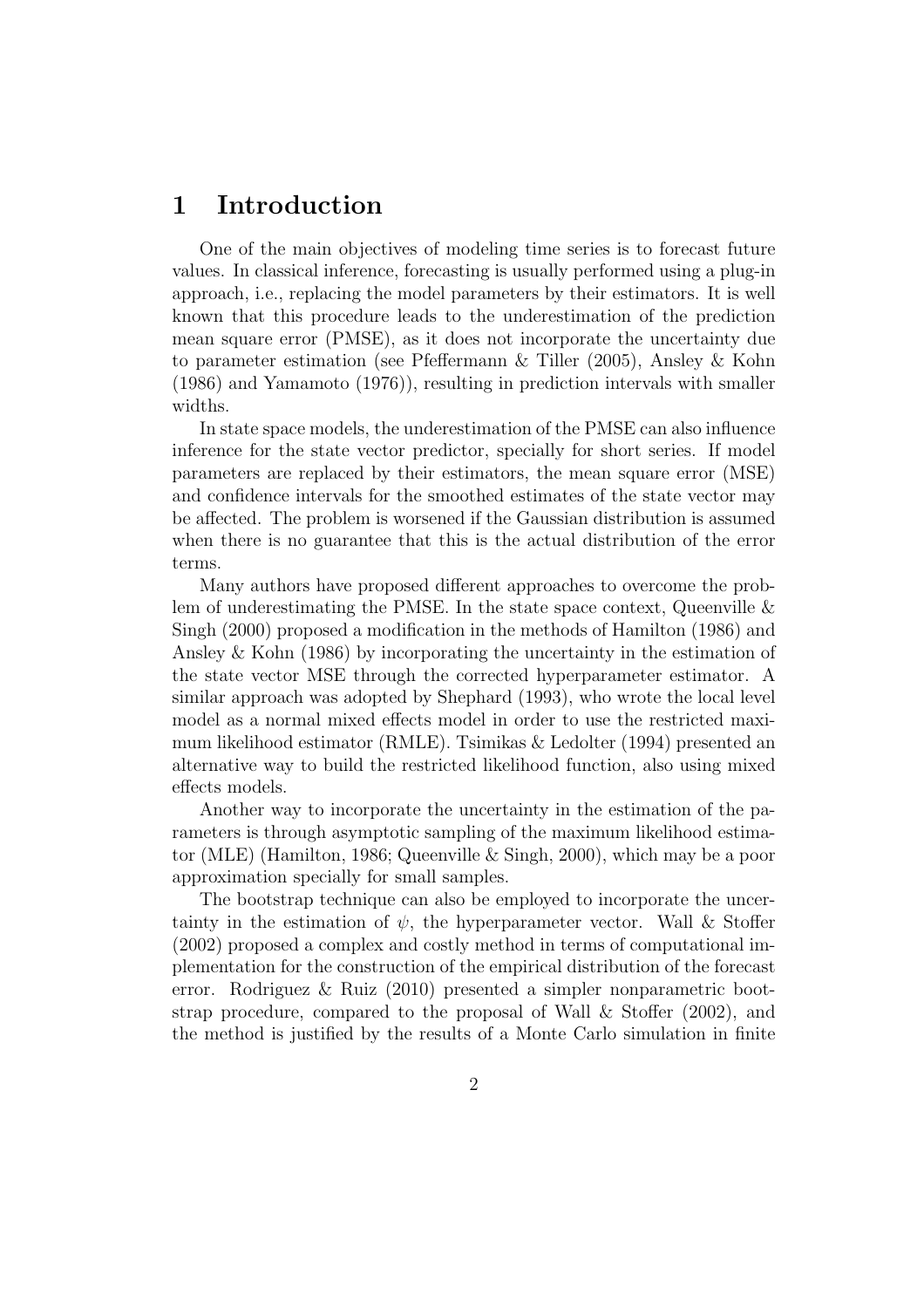samples. They employ a different approach using a quasi-likelihood estimator of  $\psi$ , which has some interesting properties, such as consistency (Harvey, 1989). Pfeffermann & Tiller (2005) proposed parametric and nonparametric bootstrap methods for estimating the PMSE of the state vector.

The main objective of this paper is to propose and compare bootstrap methods to reduce the bias in the estimation of the PMSE. To this purpose, nonparametric bootstrap procedures are proposed by adapting some methods existing in the literature to estimate the PMSE of the state vector, such as those of Hamilton (1986) and Ansley & Kohn (1986). Forecast intervals using the nonparametric bootstrap correction of the PMSE are also provided, along with a new proposal of a parametric bootstrap interval. The procedures are compared, through Monte Carlo experiments, to the method of Pfeffermann & Tiller (2005) and to the standard procedures.

The paper is organized as follows. Section 2 presents the structural models and how to calculate forecasts and smoothed estimates of the state vector. Section 3 presents nonparametric bootstrap procedures for forecasts and smoothed state vectors while Section 4 presents the parametric bootstrap interval proposed here. Section 5 provides some simulation studies. Section 6 shows application to real data sets. Finally, Section 7 concludes the work.

## 2 Forecasting and smoothing in structural models

A univariate time series  $\{y_t\}_{t\in\mathbb{Z}}$  can be decomposed as the sum of its unobservable components, such as trend, seasonality and error. A procedure which has been widely used to model  $y_t$  is the state space model (SSM) (Harvey, 1989; West & Harrison, 1997), which can be written as

$$
y_t = \mathbf{z}_t' \boldsymbol{\alpha}_t + \epsilon_t, \quad \epsilon_t \sim N(0, h_t)
$$
 (1)

$$
\alpha_t = \mathbf{T}_t \alpha_{t-1} + \mathbf{R}_t \eta_t, \quad \eta_t \sim N(\mathbf{0}, \mathbf{Q}_t)
$$
 (2)

where  $\boldsymbol{\alpha}_t$  is the state vector,  $\mathbf{z}_t$ ,  $\mathbf{T}_t$  and  $\mathbf{R}_t$  are the system matrices,  $\epsilon_t$  are uncorrelated errors with variance  $h_t$ ,  $\eta_t$  is a vector of serially uncorrelated errors with covariance matrix given by  $\mathbf{Q}_t$  and  $\boldsymbol{\eta}_t$  and  $\epsilon_t$  are independent.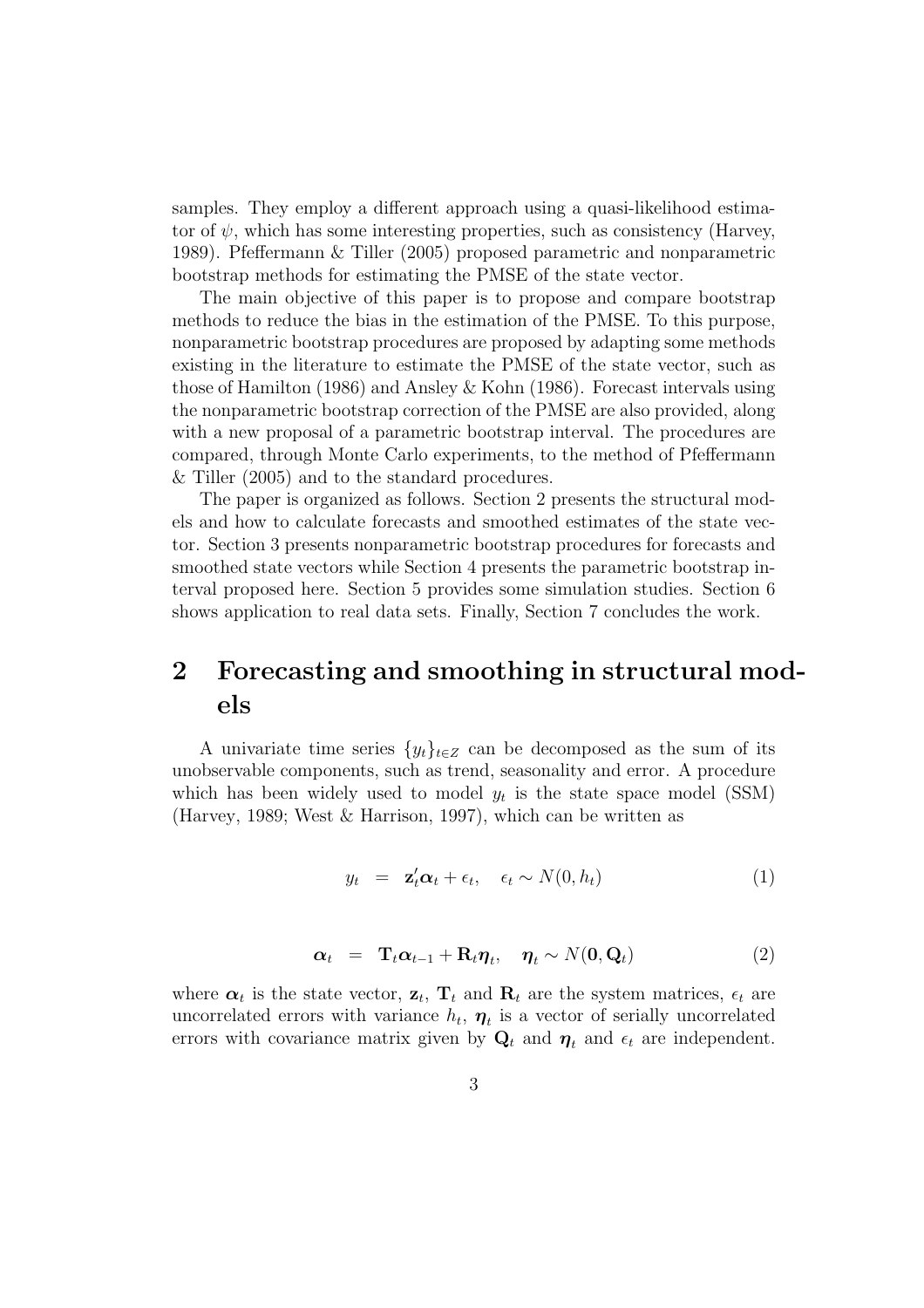Covariates can be added to both equations to include information such as structural breaks, outliers or external variables.

The likelihood function can be obtained through the one-step-ahead forecast error,  $\nu_t = y_t - \widetilde{y}_{t|t-1}$ , calculated using the Kalman filter (KF) algorithm (Kalman, 1960), assuming  $(y_t|Y_{t-1}) \sim N(\widetilde{y}_{t|t-1}, F_t)$ , where  $Y_{t-1} =$  $\{y_1, ..., y_{t-1}\}\$ and  $\widetilde{y}_{t|t-1}$  is the one-step-ahead forecast. For a univariate series of size  $n$ , the logarithm of the likelihood function is given by

$$
ln L(\psi; Y_n) = ln \prod_{t=1}^n p(y_t | Y_{t-1}) = -\frac{n}{2} ln(2\pi) - \frac{1}{2} \sum_{t=1}^n ln|F_t| - \frac{1}{2} \sum_{t=1}^n \nu'_t F_t^{-1} \nu_t
$$
\n(3)

where  $\boldsymbol{\psi} = (\psi_1, \psi_2, \dots, \psi_p)$  is the hyperparameter vector, which in this case are the variances of the errors. Since this is a nonlinear function of the hyperparameters, estimation must be done numerically. In this work, the optimization algorithm BFGS is used (details can be seen in Franco et al.  $(2008)$ ).

#### • Smoothing

The smoothed estimator of the state vector is the inference performed on any particular date t, using the whole sample information,  $\{y_1, ..., y_n\}$ . In linear Gaussian models, the smoothed estimator of the state vector is denoted by

$$
\mathbf{a}_{t|n}(\psi) = E(\alpha_t|Y_n, \psi). \tag{4}
$$

The smoothed estimate can be calculated running the KF and storing the conditional means,  $\mathbf{a}_t(\psi) = E(\alpha_t | Y_t, \psi)$  and  $\mathbf{a}_{t|t-1}(\psi) = E(\alpha_t | Y_{t-1}, \psi)$ , and variances,  $P_t(\psi) = \text{Var}(\alpha_t | Y_t, \psi)$  and  $P_{t|t-1}(\psi) = \text{Var}(\alpha_t | Y_{t-1}, \psi)$ , of the state vector. The sequence of smoothed estimates  $a_{t|n}(\psi)$  is then calculated in reverse order, for  $t = n, n-1, n-2, ..., 1$ . The corresponding mean squared error is given by

$$
MSE(\mathbf{a}_{t|n}(\psi)) = P_{t|n}(\psi) = E\left[\left(\alpha_t - \mathbf{a}_{t|n}(\psi)\right)\left(\alpha_t - \mathbf{a}_{t|n}(\psi)\right)'|Y_n\right].\tag{5}
$$

This work employs a moment smoothing algorithm, which is described in Koopman, Shephard & Doornik (1999), using the KF output. More details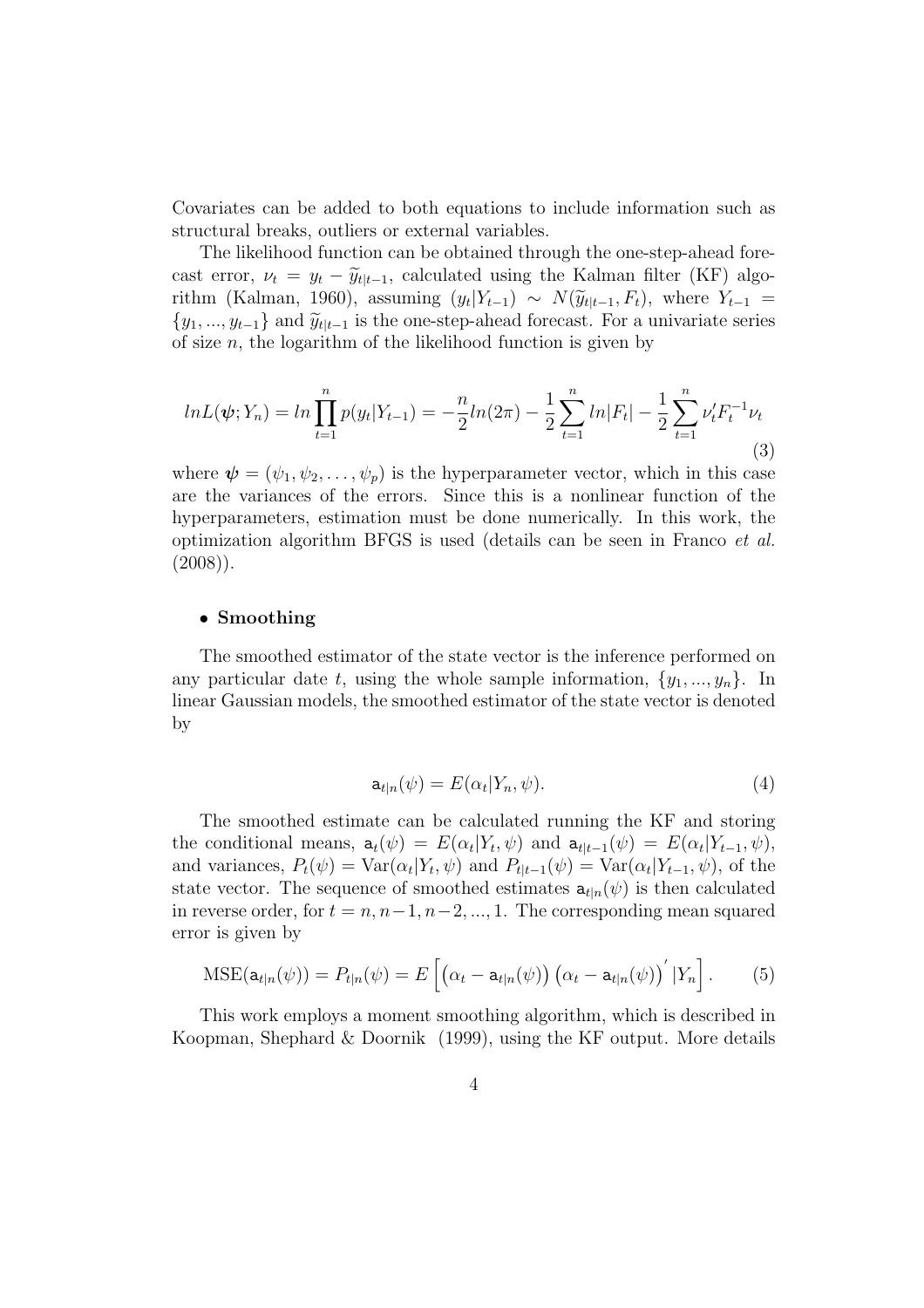about smoothing algorithms can be found in de Jong (1989) and Harvey (1989).

#### • Forecasting

The forecast of a future value  $y_{n+k}$ ,  $k > 0$ , based on all available data  $\boldsymbol{Y}_n$ , can be obtained through the k-step-ahead forecast of the state vector,  $a_{n+k|n}(\psi)$ , which is given by,

$$
\mathbf{a}_{n+k|n}(\boldsymbol{\psi}) = E(\alpha_{n+k}|\boldsymbol{Y}_n, \boldsymbol{\psi}) = \left(\prod_{i=1}^k \boldsymbol{T}_{n+i}\right) \mathbf{a}_n(\boldsymbol{\psi}), \tag{6}
$$

where  $a_n(\psi) = E(\alpha_n|Y_n, \psi)$ .

By combining Equation (1) in time  $n + k$  with Equation (6), the k-stepahead forecast for  $\{y_t\}$ , defined by  $\tilde{y}_{n+k|n}(\boldsymbol{\psi})=E(y_{n+k}|\boldsymbol{Y}_n,\boldsymbol{\psi})$ , can be calculated as

$$
\tilde{y}_{n+k|n}(\boldsymbol{\psi}) = \boldsymbol{z}_{n+k}' \left( \prod_{i=1}^k \boldsymbol{T}_{n+i} \right) \mathbf{a}_n(\boldsymbol{\psi}) = \boldsymbol{z}_{n+k}' \mathbf{a}_{n+k|n}(\boldsymbol{\psi}). \tag{7}
$$

The corresponding mean square error is given by

$$
MSE(\tilde{y}_{n+k}|\boldsymbol{Y}_n, \boldsymbol{\psi}) = \mathbf{z}_{n+k}' \left( \prod_{i=1}^k \boldsymbol{T}_{n+i} \right) \mathbf{P}_n(\boldsymbol{\psi}) \left( \prod_{i=1}^k \boldsymbol{T}_{n+i}' \right) \mathbf{z}_{n+k} +
$$
  

$$
\mathbf{z}_{n+k}' \sum_{i=1}^k \left( \prod_{j=1}^{k-i} \boldsymbol{T}_{n+k-j+1} \right) \boldsymbol{R}_{n+i} \boldsymbol{Q}_{n+i} \boldsymbol{R}_{n+i}' \left( \prod_{j=1}^{k-i} \boldsymbol{T}_{n+k-j+1}' \right) \mathbf{z}_{n+k} + h_{n+k},
$$
\n(8)

where  $P_n(\psi) = \text{Var}(\alpha_n | Y_n, \psi)$ .

### 2.1 Asymptotic confidence intervals for smoothed estimates and forecasts

Let  $a_{\tau|n}(\psi)$  denote the optimal inference about  $\alpha_t$  conditional on the whole sample. Thus, for  $\tau \leq n$ ,  $a_{\tau|n}(\psi)$  is the smoothed inference given in (4), while for  $\tau > n$ ,  $a_{\tau|n}(\psi)$  is the forecast of the state vector given in (6).

When the true value of  $\psi$  is known, the confidence interval of level  $1 - \kappa$ for the smoothed estimate is given by

$$
\[ \mathsf{a}_{\tau|n}(\psi) \pm |z_{\kappa/2}| \sqrt{\text{MSE}(\mathsf{a}_{\tau|n}(\psi))} \], \quad \text{for} \quad \tau \le n \tag{9}
$$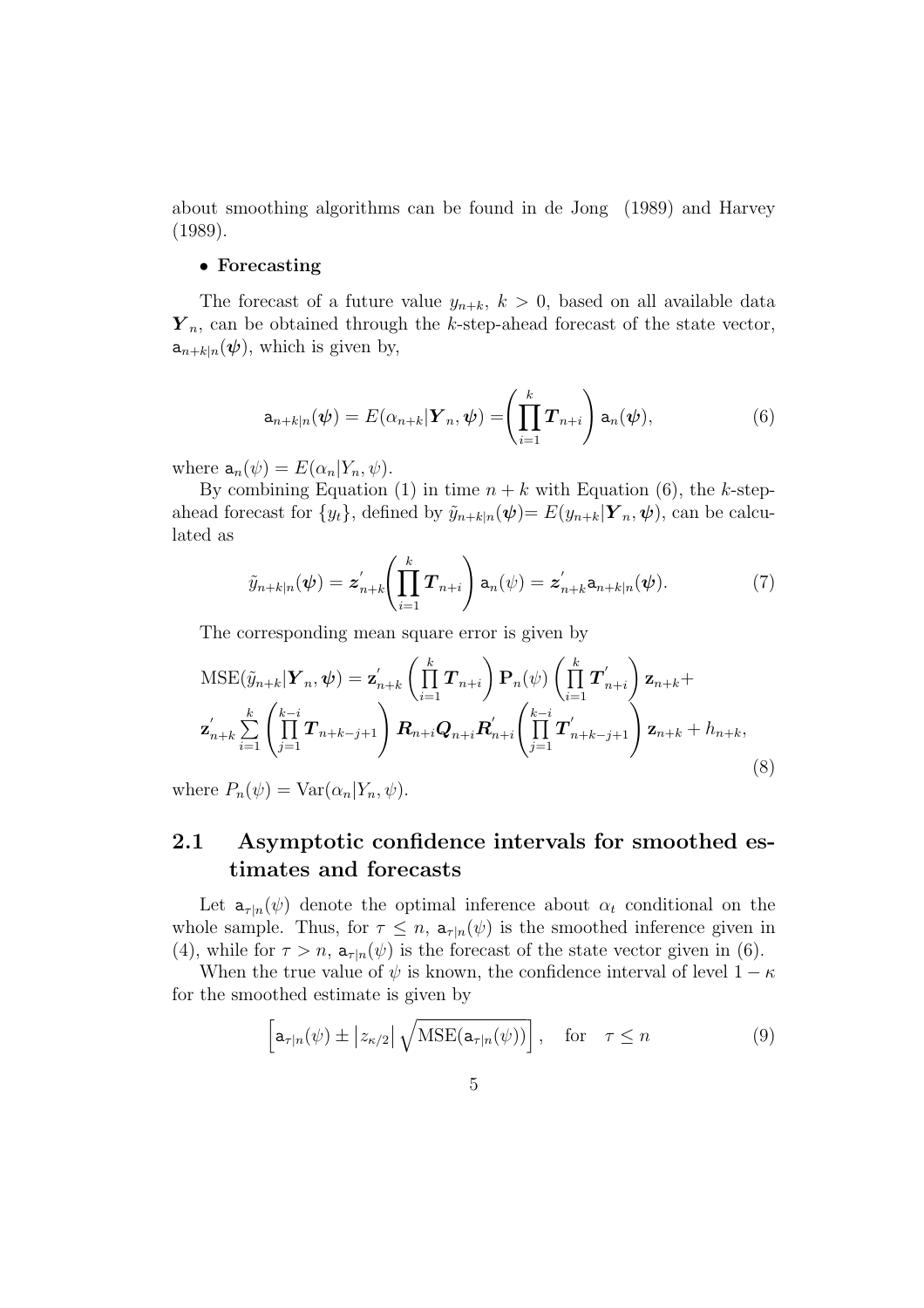while the prediction interval of level  $1 - \kappa$  is given by

$$
\left[\tilde{y}_{\tau|n}(\boldsymbol{\psi}) \pm \left| z_{\kappa/2} \right| \sqrt{\text{MSE}(\tilde{y}_{\tau|n}(\boldsymbol{\psi}))} \right], \quad \text{for} \quad \tau > n \tag{10}
$$

where  $\tilde{y}_{\tau|n}(\psi) = z'_\tau a_{\tau|n}(\psi)$  and  $|z_{\kappa/2}|$  is the quantile  $\kappa/2$  of the standard normal distribution.

The value of  $\psi$ , however, is frequently unknown. In this case, it should be replaced by its MLE,  $\hat{\psi}$ , and the obtained interval is called natural or standard (Brockwell & Davis, 1996). The problem is that this interval does not incorporate the uncertainty related to  $\psi$ , which inevitably leads to underestimation of the PMSE in the classical inference (Harvey, 1989). Another question that arises is related to the normality assumption, which can be unrealistic in practice. For example, if the future observations assume an asymmetric distribution, the interval coverage rates in the tails may be affected (see Rodriguez & Ruiz (2010)).

In the next sections, some alternative to correct these problems are proposed, using the bootstrap.

## 3 Nonparametric bootstrap for estimating the PMSE

As stated in Section 2, the standard procedure to estimate the PMSE replaces the unknown parameter vector  $\psi$  by its MLE,  $\hat{\psi}$ . In order to correct the bias introduced in the MSE of the state vector and the predictions by this practice, some alternative approaches using the bootstrap are described in this section. As the procedures are very similar in both forecasting and smoothing contexts, only the notation for the forecast of a future value is used here to present the proposed algorithms. The procedures are easily adapted to the smoothed inference by replacing  $y_{\tau}$  by  $a_{\tau}$  with  $\tau \leq n$ .

Consider the model given in (1 - 2). Initially the hyperparameters, which are the unknown variances of the errors  $\epsilon_t$  and  $\eta_t$ , must be estimated. Then the KF is run to obtain the values of the estimated innovations,  $\hat{\nu}_t$ , and their variances,  $\hat{F}_t$ . It should be noted that these quantities are functions of the unknown parameters.

The standardized innovations,  $\hat{e}_t = (\hat{\nu}_t - \bar{\nu})/\sqrt{\hat{F}_t}$ ,  $t = 1, 2, ..., n$ , where  $\bar{\nu} = \sum_{n=1}^{n}$  $j=1$  $\hat{\nu}_j/n$ , are resampled to construct the bootstrap series (see Stoffer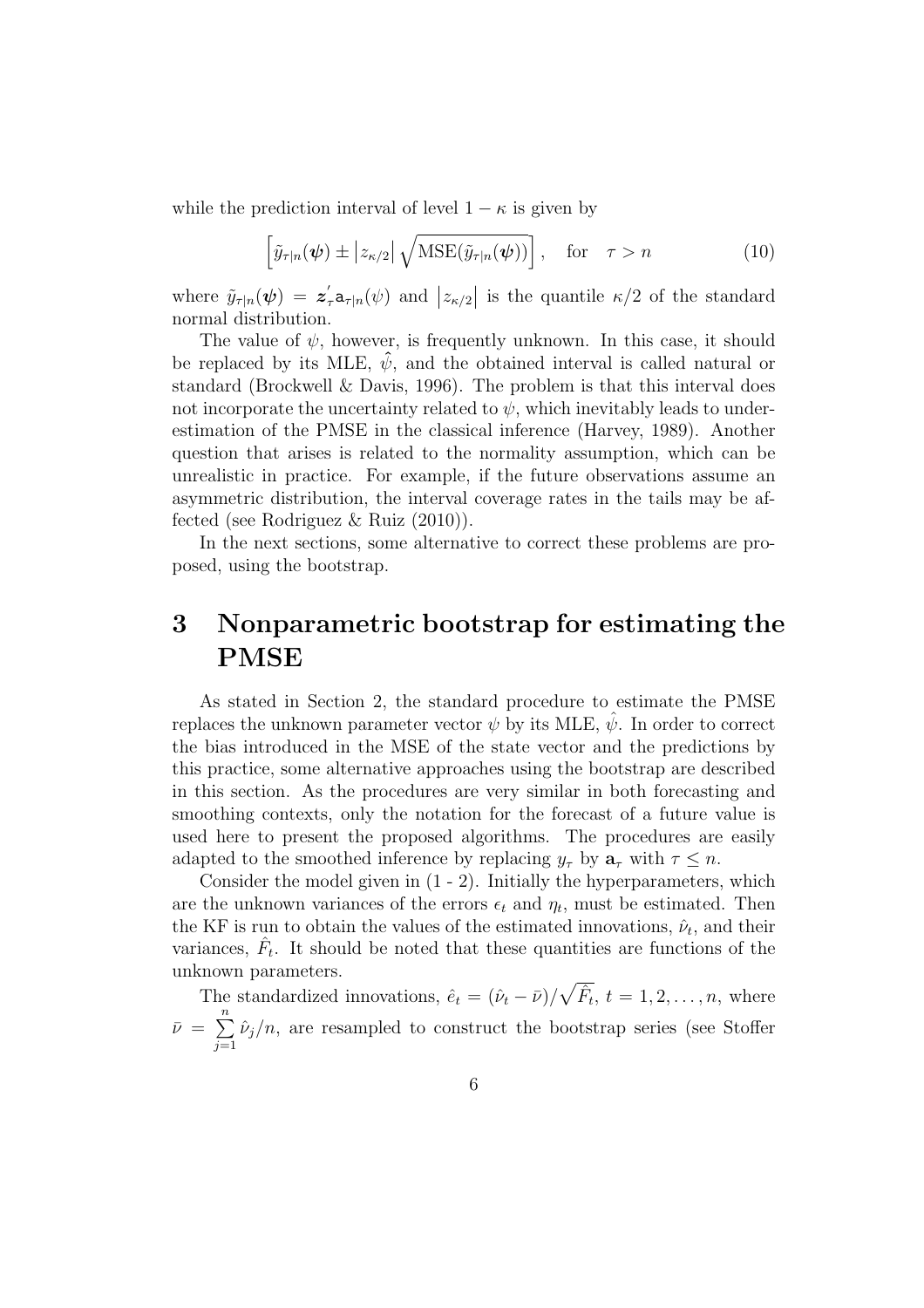& Wall (1991)). Then samples can be taken with replacement, from  $\hat{e}_t$ , to obtain the bootstrap innovations,  $\hat{e}_t^*$ .

The bootstrap series,  $y_t^*$ , is built, recursively, using the bootstrap innovations,  $\hat{e}_t^*$ , and the quantities  $\hat{F}_t$  and  $\hat{\mathbf{K}}_t$  obtained from the KF, where  $\hat{\mathbf{K}}_t = \mathbf{T}_{t+1} \hat{\mathbf{P}}_{t|t-1} \mathbf{z}_t' \hat{F}_t^{-1}$  and  $\hat{\mathbf{P}}_{t|t-1} = Var(\alpha_t | Y_{t-1})$ . Initially, the KF equations for  $\mathbf{a}_{t+1|t} = E(\boldsymbol{\alpha}_{t+1}|Y_t)$  and  $y_t$  are written in function of the innovations,

$$
\mathbf{a}_{t+1|t} = \mathbf{T}_t \mathbf{a}_{t|t-1} + \mathbf{K}_t \nu_t
$$

$$
y_t = \mathbf{z}_t^{'} \mathbf{a}_{t|t-1} + \nu_t.
$$
Next, the vector  $\mathbf{S}_t = \begin{bmatrix} \mathbf{a}_{t+1|t} \\ y_t \end{bmatrix}$  is defined as
$$
\mathbf{S}_t = \mathbf{A}_t \mathbf{S}_{t-1} + \mathbf{B}_t \nu_t, \quad t = 1, 2, ..., n,
$$
(11)

where 
$$
\mathbf{A}_t = \begin{bmatrix} \mathbf{T}_t & 0 \\ \mathbf{z}_t & 0 \end{bmatrix}
$$
 and  $\mathbf{B}_t = \begin{bmatrix} \mathbf{K}_t \sqrt{F_t} \\ \sqrt{F_t} \end{bmatrix}$ .

The bootstrap series,  $y_t^*, t = 1, 2, ..., n$ , is obtained by solving Equation (11), replacing  $\nu_t$  by  $\hat{e}_t^*$ ,  $\hat{K}_t$  by  $\hat{K}_t$  and  $F_t$  by  $\hat{F}_t$ .

The procedures described in the next subsections use the bootstrap series  $y_t^*$  to obtain the forecasts and the prediction intervals for future values. They are based on the methods of Hamilton (1986), Ansley & Kohn (1986) and Pfeffermann & Tiller (2005), which calculate the PMSE for the state space model with estimated parameters.

#### 3.1 Hamilton procedure with bootstrap resampling

Following the proposal of Hamilton (1986), which incorporates the uncertainty of the parameter estimation in estimating the state vector, the effect of the estimation of  $\psi$  in the forecasts can be eliminated using Monte Carlo integration. The predictive distribution of future observations is given by

$$
p(y_{\tau}, \psi|Y_n) = \int p(y_{\tau}, \psi|Y_n) d\psi
$$
  
= 
$$
\int p(y_{\tau}|Y_n, \psi)p(\psi|Y_n) d\psi
$$
  

$$
\cong \frac{1}{MC} \sum_{i=1}^{MC} p(y_{\tau}|Y_n, \psi^i),
$$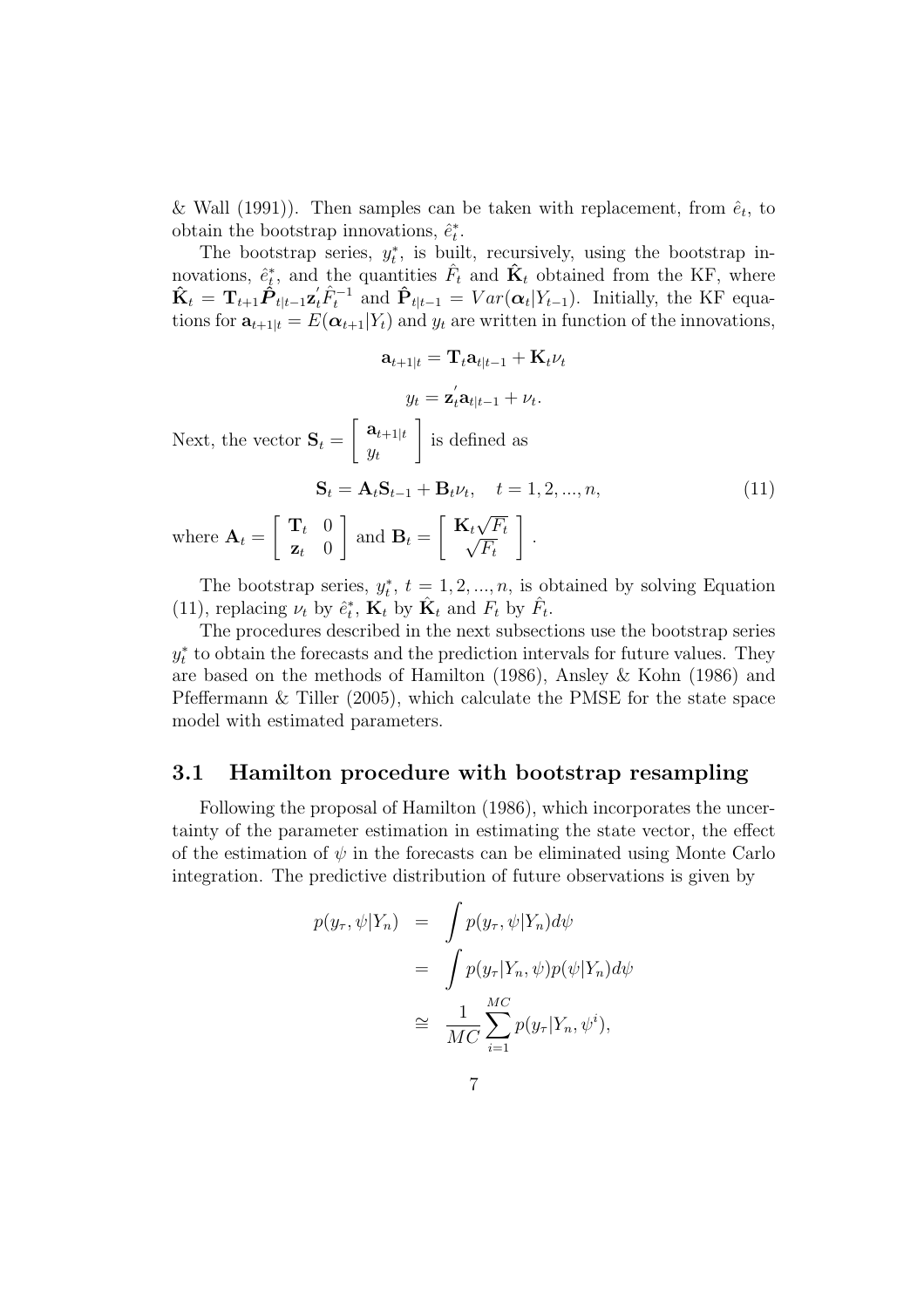where  $\psi^i$  are samples from  $p(\hat{\psi}|Y_n) \cong N(\hat{\psi}, I^{-1}(\hat{\psi}))$ , the asymptotic distribution of the MLE of  $\psi$ , where  $I(\cdot)$  is the Fisher information matrix.

The mean of the predictive distribution is given by:

$$
\bar{y}_{\tau|n} = \int \tilde{y}_{\tau|n}(\psi) p(\psi|Y_n) d\psi
$$
\n
$$
\cong \frac{1}{MC} \sum_{i=1}^{MC} \tilde{y}_{\tau|n}(\psi^i).
$$
\n(12)

Following the results in Hamilton (1986), with some modifications, the PMSE can be calculated as

$$
\begin{aligned} \text{MSE}_{\tau|n}^{Ha} &= E\left[ (y_\tau - \bar{y}_{\tau|n})^2 \right] \\ &= \text{MSE}_{p(\psi|Y_n)}(\tilde{y}_{\tau|n}(\psi)) + E_{p(\psi|Y_n)}[(\tilde{y}_{\tau|n}(\psi) - \bar{y}_{\tau|n})^2] \end{aligned}
$$

Then,

$$
\widehat{\text{MSE}}_{\tau|n}^{Ha} \cong \frac{1}{MC} \sum_{i=1}^{MC} \widehat{\text{MSE}}(\tilde{y}_{\tau|n}(\psi^i)) + \frac{1}{MC} \sum_{i=1}^{MC} (\tilde{y}_{\tau|n}(\psi^i) - \bar{y}_{\tau|n})^2, \qquad (13)
$$

where  $\bar{y}_{\tau|n}$  is given in equation (12),  $\tilde{y}_{\tau|n}(\psi^i)$  in (7),  $\widehat{\text{MSE}}(\tilde{y}_{\tau|n}(\psi^i))$  in (8) and  $\psi^i$  are samples obtained from  $p(\hat{\psi}|Y_n) \cong N(\hat{\psi}, I^{-1}(\hat{\psi}))$ .

Pfeffermann & Tiller (2005) argue that sampling  $\psi^i$  from  $N(\hat{\psi}, I^{-1}(\hat{\psi}))$ may result in several problems, such as parameters being close to their boundary values, the distribution of  $\hat{\psi}$  can be asymmetric in small samples and the calculation of the Fisher information matrix may become unstable for complex models. To avoid this, a simple and efficient procedure is to use bootstrap resamples  $\psi^{\star(i)}$ . Thus, the first procedure employed in this work is a variation of the Hamilton approach discussed above, using sampling bootstrap.

#### Procedure 1 (HaB):

1. Generate B nonparametric bootstrap series,  $y_t^*$ , using  $\hat{\psi}$  estimated from the original series;

2. Calculate  $\hat{\psi}^{*(b)}$  based on the bootstrap series  $y_t^{*(b)}$  $t^{*(0)}$ , for  $b = 1, ..., B;$ 

3. Using  $\hat{\psi}^{*(1)}, \dots, \hat{\psi}^{*(B)}$ , compute: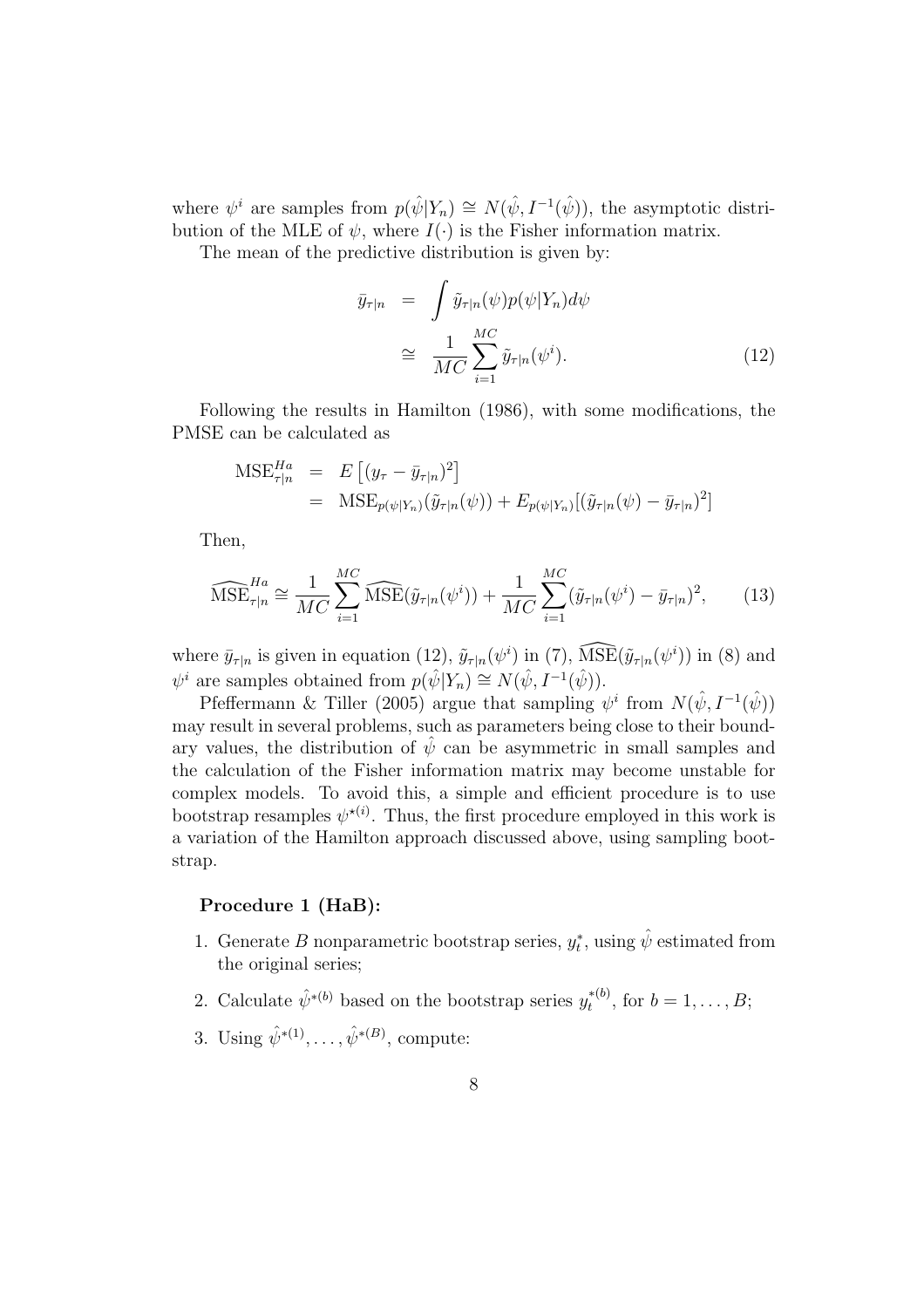- $\bar{y}_{\tau|n}$  given by equation (12);
- the PMSE given in equation (13).

4. The forecast interval of level  $(1 - \kappa)$  for  $y_{\tau|n}$  is given by,

$$
\[\overline{y}_{\tau|n} \pm |z_{\kappa/2}| \sqrt{\widehat{\text{MSE}}_{\tau|n}^{HaB}}\].
$$

Assuming the state space form with Gaussian errors given in (1-2), Stoffer & Wall (1991) ensure that  $p(\hat{\psi}^* | Y_n) \cong p(\hat{\psi} | Y_n)$  when B (the number of bootstrap replicates) is sufficiently large. That is, the distribution of  $\psi$  is approximated by the bootstrap distribution of the MLE and they are equivalent when the sample size is sufficiently large. Therefore, the distribution of  $p(\hat{\psi}|Y_n)$  can be replaced by the distribution of  $p(\hat{\psi}^*|Y_n)$  in the above procedure. This procedure is similar to the one described in Rodriguez & Ruiz (2012), for the prediction of the state vector.

#### 3.2 Ansley and Kohn procedure

Ansley & Kohn (1986) proposed a procedure for incorporating the uncertainty in the estimation of  $\psi$  through a conditional mean square error for the estimate of the state vector. According to (Harvey, 1989, page 151), the idea can be used in the forecasting context through the approximation of  $MSE(\tilde{y}_{\tau} | Y_n, \psi)$  by  $MSE(\tilde{y}_{\tau} | Y_n, \hat{\psi})$  and the expansion of  $\tilde{y}_{\tau|n}(\hat{\psi})$  around  $\tilde{y}_{\tau|n}(\psi)$ up to the second term. The PMSE estimator is given by

$$
\widehat{\text{MSE}}_{\tau|n}^{\text{AK}} = \widehat{\text{MSE}}(\tilde{y}_{\tau|n}(\hat{\psi})) + \left[\frac{\partial \tilde{y}_{\tau|n}(\psi)}{\partial \psi}\right]_{\psi=\hat{\psi}}' \left[I^{-1}(\hat{\psi})\right] \left[\frac{\partial \tilde{y}_{\tau|n}(\psi)}{\partial \psi}\right]_{\psi=\hat{\psi}}, \quad (14)
$$

where  $\hat{\psi}$  is the MLE of  $\psi$  and  $I^{-1}(\hat{\psi})$  is the Fisher information matrix evaluated in  $\psi$ .

The procedure of Ansley & Kohn (1986) incorporates the uncertainty in the estimation of hyperparameters in an elegant way, although the calculation of the Fisher information matrix and the derivation of the forecast function with respect to  $\psi$  can be a difficult task. The first problem can be solved in two ways:

1. Using a numerical approximation, as in Franco et al. (2008) and Santos & Franco (2010);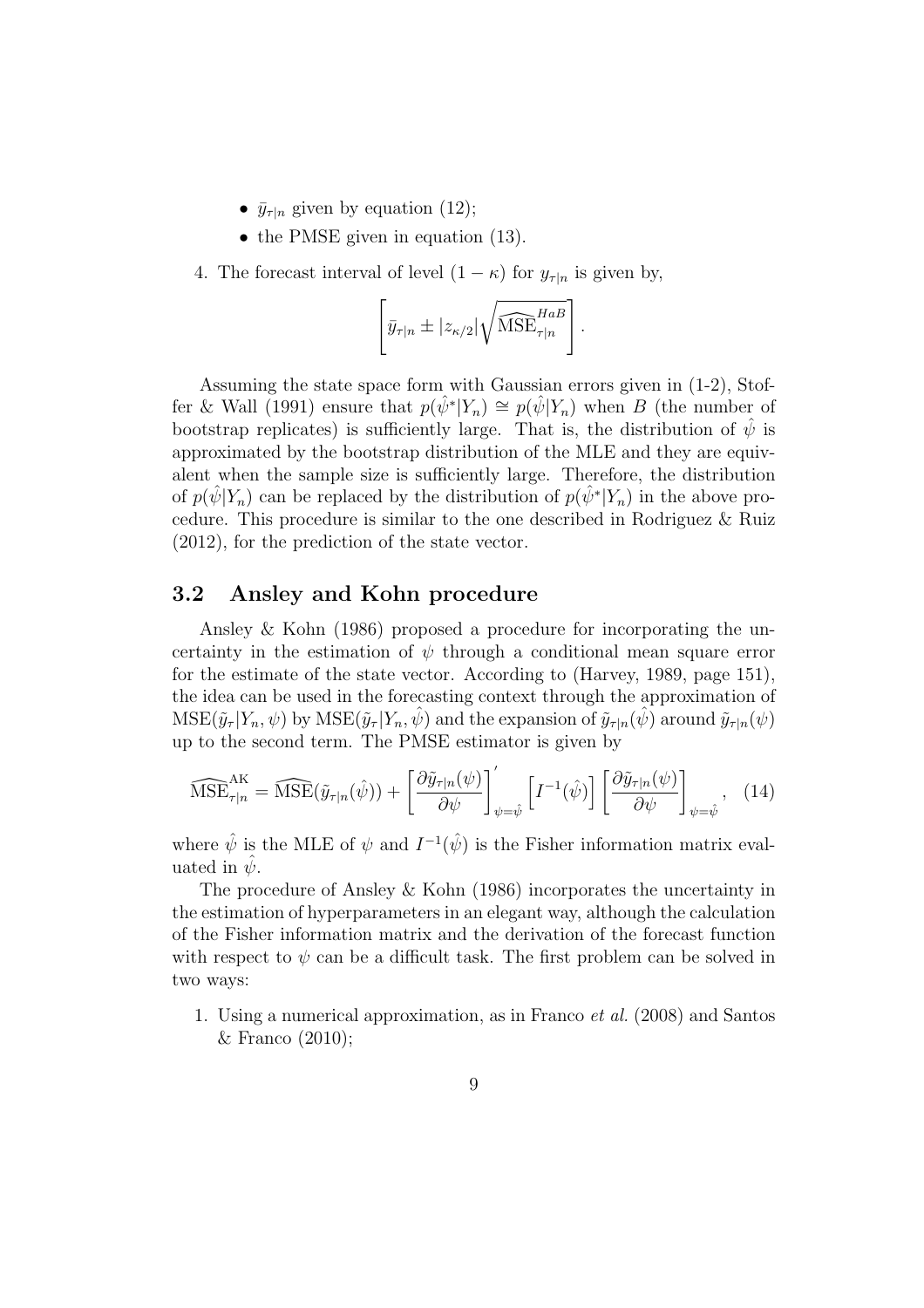2. Using a bootstrap approximation for the Fisher information matrix  $I_n^{-1}(\hat{\psi}) \cong \widehat{Cov}(\hat{\psi}^*)$ . This approximation is supported by the same argument of the asymptotic validity of Procedure 1.

For the second problem, the calculation of  $\frac{\partial \tilde{y}_{\tau|n}(\psi)}{\partial \psi}$  $\Big|_{\psi=\hat{\psi}}$  can be done using numerical derivatives.

Using the empirical bootstrap distribution of the MLE of  $\psi$ , the following Ansley and Kohn procedure with bootstrap sampling (AKB) is proposed. This proposal is a variation of the Ansley and Kohn procedure, where the Fisher information matrix is approximated by the covariance matrix of the empirical bootstrap distribution for the MLE of  $\psi$ .

#### Procedure 2 (AKB):

- 1. The first steps are Steps (1) and (2) in Procedure 1.
- 2. With  $\hat{\psi}^{*(1)}, \dots, \hat{\psi}^{*(B)}$ , compute:
	- $Cov(\hat{\psi}^*)$ ;
	- $\bar{y}_{\tau|n}$  given by equation (12);
	- The prediction MSE given by equation  $(14)$ .

3. The forecast interval of level  $(1 - \kappa)$  for  $y_{\tau|n}$  is given by,

$$
\[\overline{y}_{\tau|n} \pm |z_{\kappa/2}| \sqrt{\widehat{\mathrm{MSE}}_{\tau|n}^{\mathrm{AK}}}\].
$$

#### 3.3 Pfeffermann and Tiller procedure

Pfeffermann & Tiller (2005) proposed a procedure that estimates the PMSE by incorporating the uncertainty in the hyperparameters estimation. An advantage of this procedure is that its PMSE estimator is  $O(1/n^2)$  under certain conditions. Therefore, it is expected that the Pfeffermann and Tiller method produces better estimates for the PMSE. The procedure, called here PT, is described below.

#### Procedure 3 (PT):

1. The first steps are Steps (1) and (2) in Procedure 1.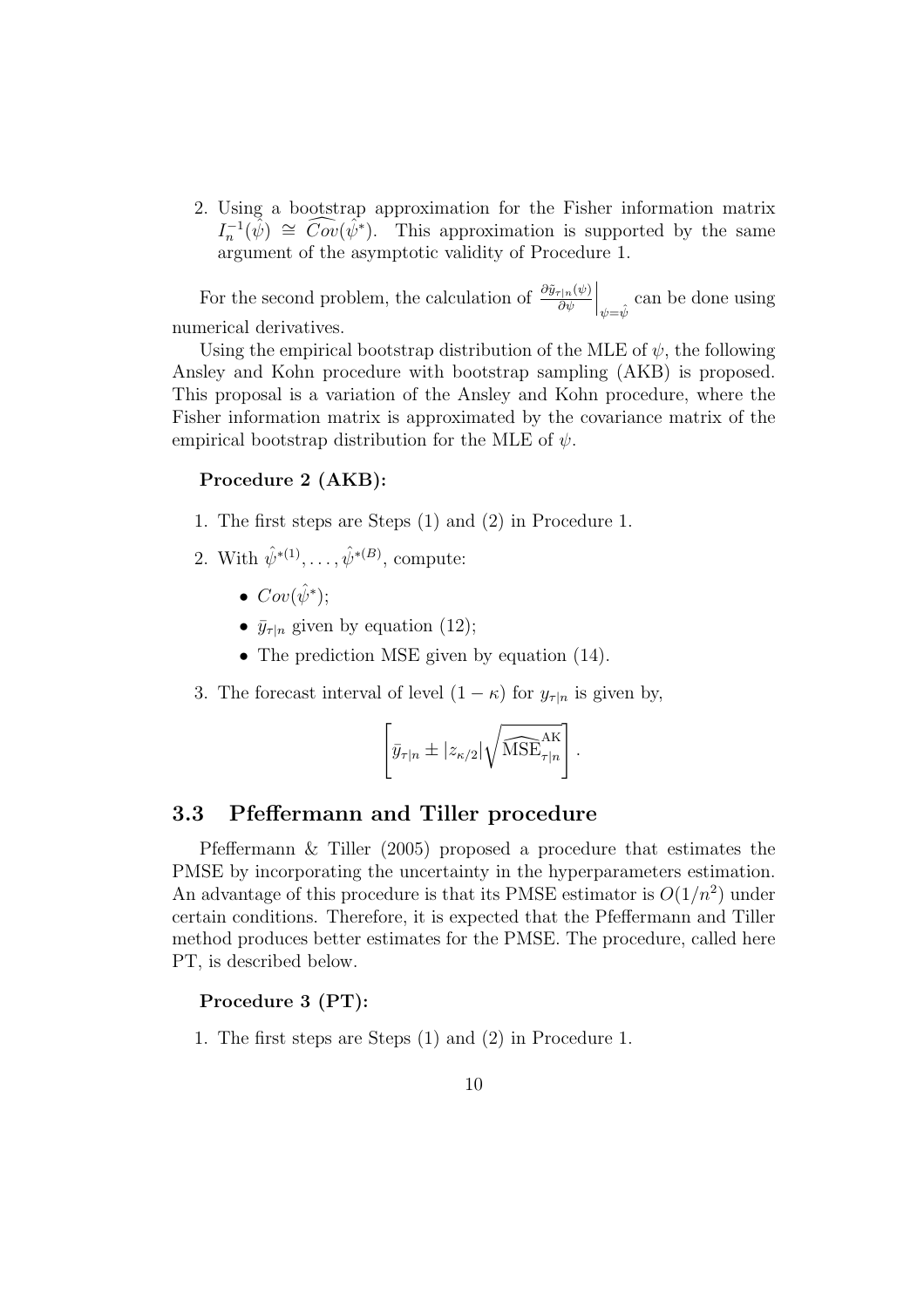2. Compute

$$
\widehat{\text{MSE}}_{\tau|n}^{PT} = \widehat{\text{MSE}}^{bs}(\tilde{y}_{\tau|n}(\psi)) + 2\widehat{\text{MSE}}(\tilde{y}_{\tau|n}(\hat{\psi})) - \text{MSE}^{bs}(\tilde{y}_{\tau|n}(\psi)),
$$

where  $\widehat{\text{MSE}}^{bs}(\tilde{y}_{\tau|n}(\psi)) = \frac{1}{B} \sum_{n=1}^{B}$  $_{b=1}$  $\int y_{\tau}^{*(b)}$  $\sigma_{\tau|n}^{\star(b)}(\hat{\psi}^{*b}) - y_{\tau|n}^{\star(b)}$  $\left[\frac{\star(b)}{\tau|n}(\hat{\psi})\right]^2$ 

and

$$
\text{MSE}^{bs}(\tilde{y}_{\tau|n}(\psi)) = \frac{1}{B} \sum_{b=1}^{B} \widehat{\text{MSE}}(\tilde{y}_{\tau|n}(\hat{\psi}^{*b})).
$$

It is important to observe that  $y_{\tau|n}^{\star(b)}$  $_{\tau|n}^{\star(b)}(\hat{\psi})$  and  $y_{\tau|n}^{\star(b)}$  $\chi^{(b)}_{\tau|n}(\hat{\psi}^{*b})$  are the bootstrap estimates of the future observations with the estimates  $\hat{\psi}$  and  $\hat{\psi}^{*b}$  of  $\psi$ , respectively.  $\widehat{\mathrm{MSE}}(\tilde{y}_{\tau|n}(\hat{\psi}^{*b}))$  is the natural estimator in Equation (8) with the original series, but using the estimate  $\hat{\psi}^{*b}$ .

3. The forecast interval of level  $(1 - \kappa)$  for  $y_{\tau|n}$  is given by,

$$
\left[\bar{y}_{\tau|n} \pm |z_{\kappa/2}| \sqrt{\widehat{\text{MSE}}_{\tau|n}^{PT}}\right],
$$

where  $\bar{y}_{\tau|n}$  is given in (12).

## 4 Parametric bootstrap forecast interval

Unlike the nonparametric bootstrap, in which the residuals of the fitted model are resampled with replacement, the parametric bootstrap uses only the parameter estimates from the original series. The procedure is performed as follows. The bootstrap errors  $\epsilon_t^*$  and  $\eta_t^*$  are sampled from the Gaussian distribution with zero mean and variance replaced by the estimates obtained from the original series.

Then the bootstrap series  $y_t^*$  is constructed as:

$$
y_t^* = \mathbf{z}_t' \alpha_t^* + \hat{\epsilon}_t^*,
$$
  
\n
$$
\alpha_t^* = \mathbf{T}_t \alpha_{t-1}^* + \mathbf{R}_t \hat{\eta}_t^*, \quad t = 1, 2, \dots, n.
$$

In the above equations,  $\alpha_0^*$  can be initialized using the same values specified when running the KF for the original series.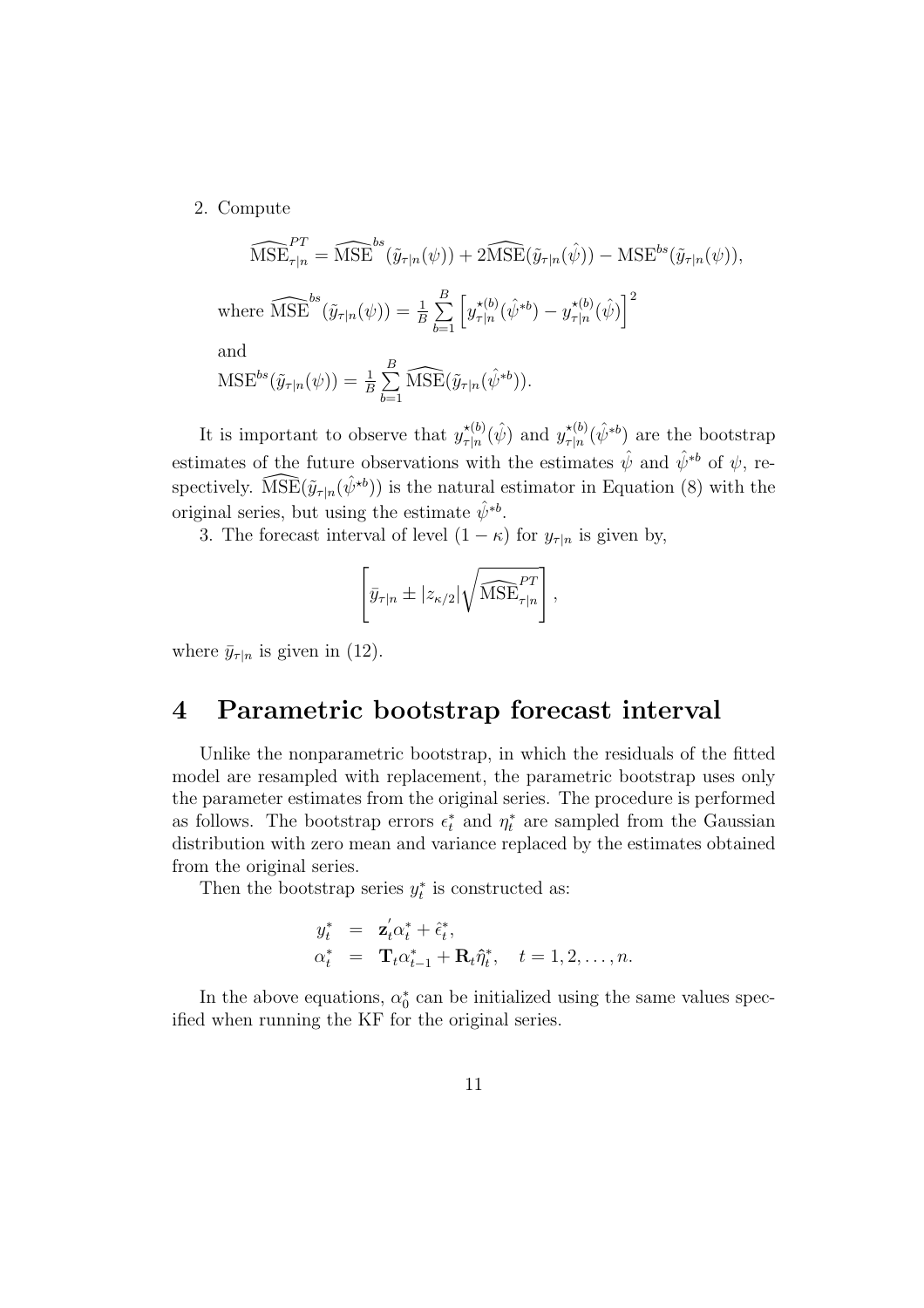A new parametric bootstrap forecast interval, called here PBFI, which incorporates the uncertainty due to parameter estimation is presented in Procedure 4. Although this method can be performed for observations not necessarily Gaussian, the Gaussian distribution is assumed for the future observations. The procedure works well in the context of Gaussian state space models and is simpler than the sophisticated procedures proposed by Wall & Stoffer (2002) and Rodriguez & Ruiz (2010), preserving good asymptotic properties.

#### Procedure 4 (PBFI):

- 1. The first steps are Steps (1) and (2) in Procedure 1.
- 2. Using  $\hat{\psi}^{*(1)}, \ldots, \hat{\psi}^{*(B)}$ , run the KF for the original series and obtain  $\mathbf{a}_n^{(b)}(\psi)$  and  $\mathbf{P}_n^{(b)}(\psi)$ , for  $b=1,\ldots,B;$
- 3. Generate the k-steps-ahead bootstrap forecasts using the following equations:
	- (a) For  $b = 1, \ldots, B$ , calculate  $\alpha_{n+k}^{*(b)} = \left(\prod_{k=1}^{k} \alpha_k\right)^{k}$  $i=1$  $\mathrm{T}^{*(b)}_{n+i}$  $n+i$  $\overline{ }$  $\alpha_n^{*(b)} + \sum_{i=1}^k \left( \prod_{j=1}^{k-i} \right)$  $j=1$  $\mathbf{T}^{'*(b)}_{n+k}$  $\left(\begin{smallmatrix} 1 & * (b) \ n+k-j+1 \end{smallmatrix}\right) {\mathbf{R}}_{n+i}^{'*(b)}$  $\int_{n+i}^{\prime*(b)} \eta_{n+i}^{*(b)}$  $_{n+i}^{*(o)}$ where  $\eta_{n+i}^{*(b)} \sim F(\mathbf{0}, \hat{\mathbf{Q}}_t^{*(b)})$  and  $\alpha_n^{*(b)}$  is generated from the Normal distribution with mean  $\mathbf{a}_n^{(b)}(\psi)$  and covariance matrix  $\mathbf{P}_n^{(b)}(\psi)$  +  $(a_n^{(b)}(\psi) - a_n(\psi)) \times (a_n(\psi)^{(b)} - a_n(\psi))'.$
	- (b)  $y_{n+k}^{*(b)} = \mathbf{z}_{n+k}^{'*(b)} \alpha_{n+k}^{*(b)} + \epsilon_{n+k}^{*(b)}$ \*(b) where  $\epsilon_{n+k}^{*(b)}$  $_{n+k}^{*(0)}$  is generated from a G distribution with zero mean and variance  $\hat{h}_t^{*(b)}$  $\frac{1}{t}^{*(0)}.$
- 4. The bootstrap forecast interval of level  $(1 \kappa)$  for  $y_{n+k}$  is given by,

$$
\left[y^{*(\kappa/2)}_{n+k};y^{*(1-\kappa/2)}_{n+k}\right],
$$

where  $y_{n+k}^{*(\kappa)}$  $_{n+k}^{*(\kappa)}$  is the quantile of order  $\kappa$ .

The G distribution is not necessarily Gaussian, despite being the most frequent case. The term  $(\mathbf{a}_n^{(b)}(\psi) - \mathbf{a}_n(\psi)) \times (\mathbf{a}_n^{(b)}(\psi) - \mathbf{a}_n(\psi))'$  was introduced in the covariance matrix to incorporate the uncertainty in the estimation of  $\psi$  when generating values of the state vector.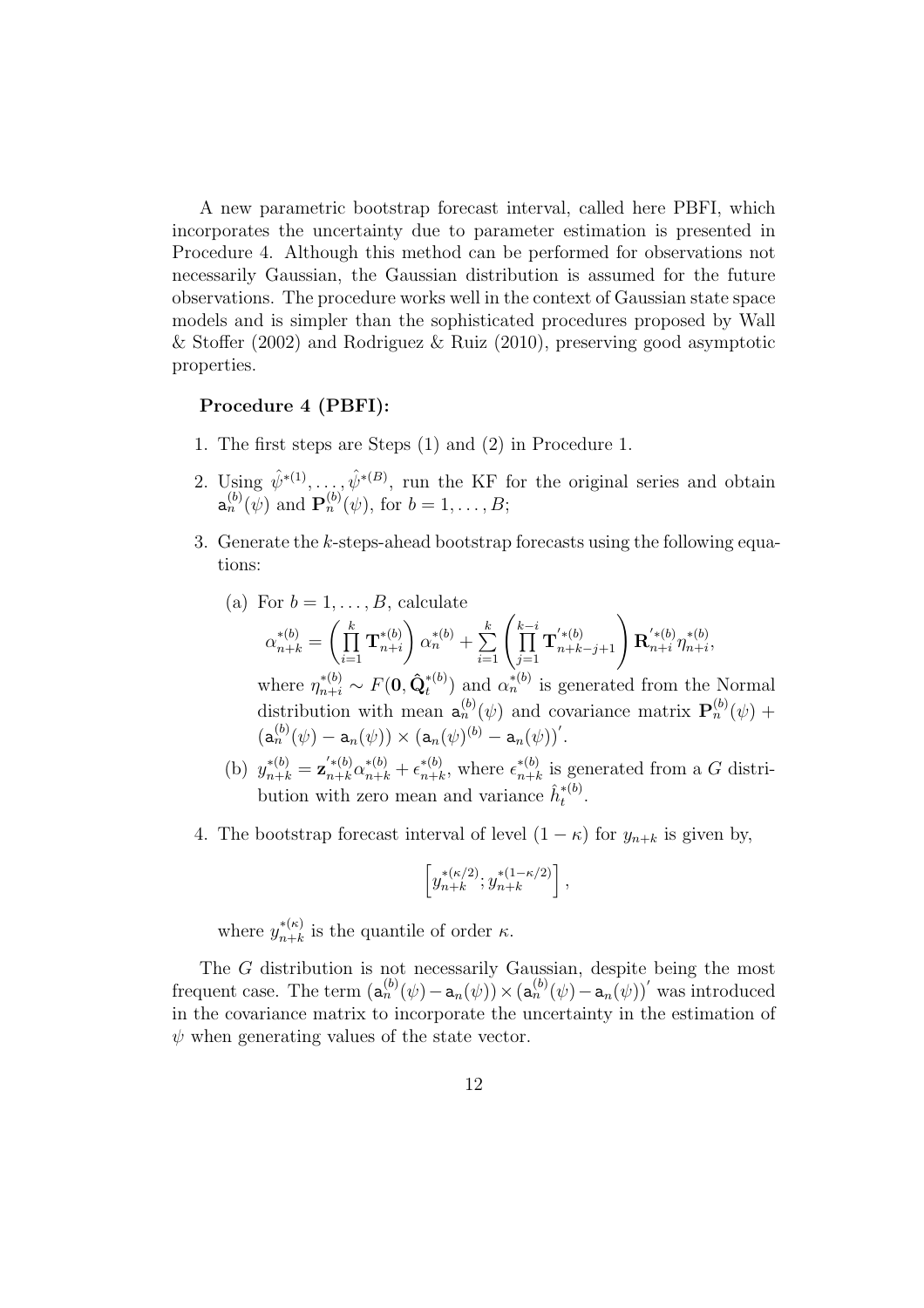The asymptotic validity of Procedure 4 under Gaussian errors can be easily obtained, although it is not difficult to prove the non-Gaussian case. If the distribution of the observation equation is not Gaussian, the MLE of  $\psi$  becomes the maximum quasi-likelihood estimator of  $\psi$ , which is consistent and preserves good properties (Harvey, 1989).

### 5 Simulation results

The bootstrap procedures described in Sections 3 and 4 are compared through a Monte Carlo study and the results are presented separately for smoothing and forecasting.

The experiments are performed for the simplest structural model, known as the Local Level Model (LLM) (Harvey (1989)), defined as,

$$
y_t = \alpha_t + \epsilon_t, \quad \epsilon_t \sim N(0, \sigma_\epsilon^2)
$$
  
\n
$$
\alpha_t = \alpha_{t-1} + \eta_t, \quad \eta_t \sim N(0, \sigma_\eta^2).
$$
\n(15)

Different values for the signal-to-noise ratio,  $q = \sigma_{\eta}^2/\sigma_{\epsilon}^2$ , are used in the simulations, with  $\sigma_{\epsilon}^2 = 1$ . To check the robustness of the methods with respect to the Gaussian assumption, a Gamma distribution for the error terms, re-centered and scaled so that the errors have zero mean and variance 1, was also assumed. All models were fitted using the KF and the Gaussian likelihood function and the simulations were implemented in the Ox Software ?.

#### 5.1 Smoothing

The PMSE of the smoothed state vector is estimated using the nonparametric bootstrap procedures proposed in Section 3. To this purpose, 1000 time series are generated for the LLM, with Gaussian and non-Gaussian distributions, for three sample sizes  $n = 40$ ,  $n = 100$  and  $n = 500$  and with signal-to-noise ratio  $q = 0.25$ . These values and distributions were chosen according to a simulation study in Queenville & Singh (2000). The number of bootstrap replications was 2000.

The estimators of the PMSE compared here are: Standard (S), obtained by substituting the hyperparameters in equation (15) by their MLE to calculate the PMSE of  $a_{t|n}(\psi)$ ; Hamilton with bootstrap resample (HaB) described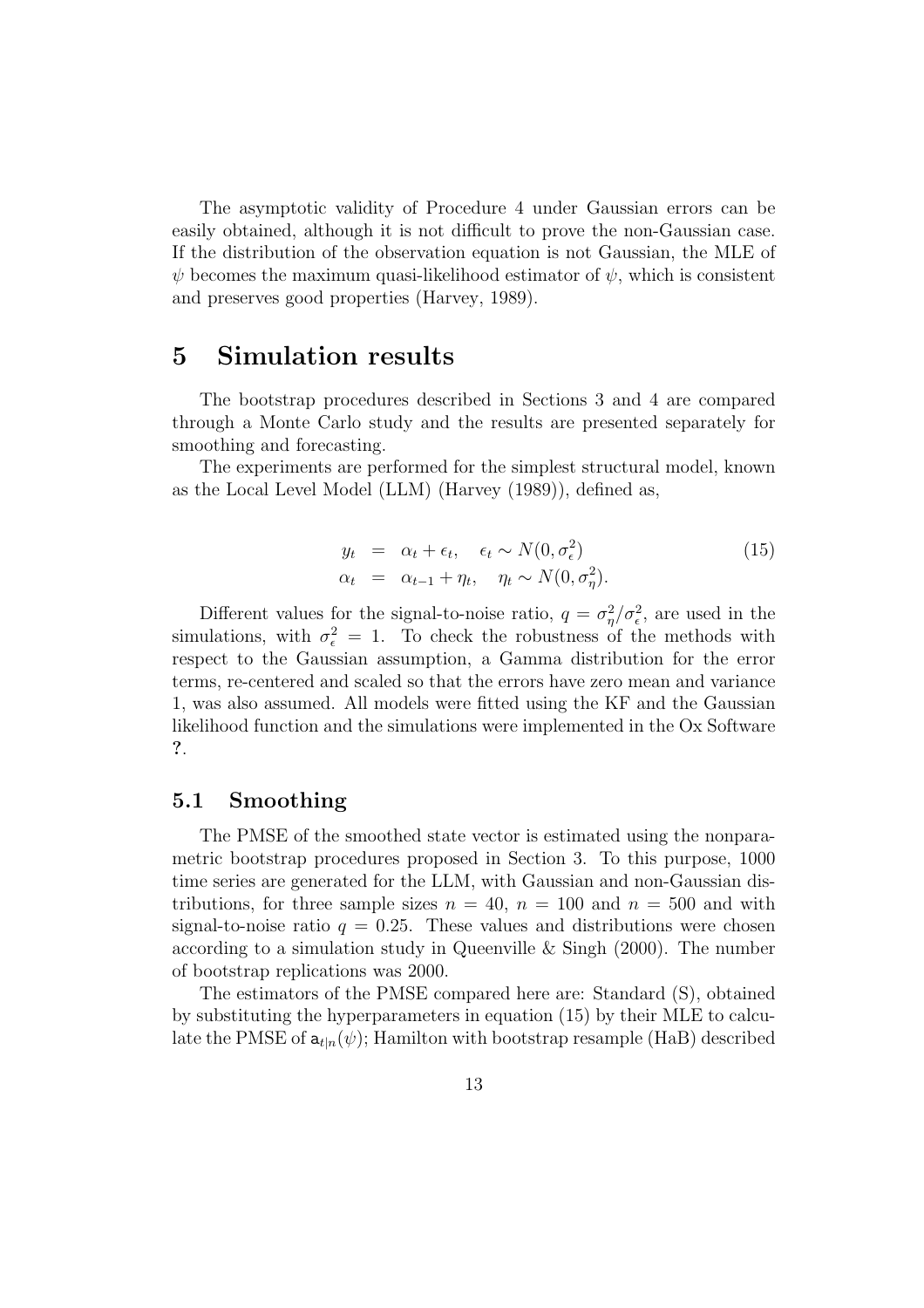in Procedure 1; Ansley and Kohn with bootstrap resample (AKB), defined in Procedure 2; and Pfeffermann & Tiller estimator (PT) described in Procedure 3. For the first three estimators, a numerical approximation for the Fisher information matrix was used.

Following the Pfeffermann & Tiller (2005) and Queenville & Singh (2000) experiments, the procedures are compared using the relative bias (Rel-Bias) and relative square root of the mean square error (Rel-SMSE), given respectively by,

Rel-Bias = 
$$
\frac{100}{n} \sum_{t=1}^{n} \frac{\bar{d}_{t}(\psi)}{MSE_{t}(\psi)}
$$

and

Rel-SMSE = 
$$
\frac{100}{n} \sum_{t=1}^{n} \frac{(\bar{d}_{t}^{(2)}(\psi))^{1/2}}{MSE_{t}(\psi)},
$$

where  $\bar{d}_t(\psi) = \sum^{1000}$  $i=1$  $\frac{d_{i,t}}{1000}, \, \bar{d}_t(\psi) = \sum_{i=1}^{1000}$  $i=1$  $\frac{d_{i,t}^2}{1000}$ ,  $d_{i,t} = [M\hat{S}E_t^{(i)}]$  $t^{(0)}(t) - MSE_t(t)$  and  $MSE_t$  is the true PMSE of  $a_{t|n}(\psi)$  calculated for each time  $t = 1, \ldots, n$  by simulating 10000 series for each lenght ( $n = 40, 100, 500$ ) according to

$$
MSE_t(\psi) \cong \sum_{i=1}^{10000} \frac{(\mathbf{a}_{t|n}(\hat{\psi})^{(i)} - \alpha_t^{(i)})^2}{10000}.
$$

Table 1 shows the Rel-Bias and Rel-SMSE for the PMSE of the smoothed estimator in the LLM with Gaussian and non Gaussian errors. In the case of Gaussian errors, it can be seen that the bootstrap procedures are much better than the standard (S) with respect to the bias, especially for small sample sizes. Among the bootstrap procedures, the PT is the one which presents the smallest mean percent Rel-Bias for all sample sizes. With respect to the nonparametric bootstraps proposed here, the AKB is superior to the HaB procedure. In spite of possessing higher Rel-Bias, the S estimator has a similar or inferior Rel-SMSE compared to the bootstrap estimators. This is not an unexpected result, once the bias correction can increase the variance (see Pfeffermann & Tiller (2005)). Although the PT presents a better performance with respect to the Rel-Bias compared to the other methods, the nonparametric bootstrap procedures proposed here are simpler and require less computational efforts. This can bring a significant gain when the model complexity increases.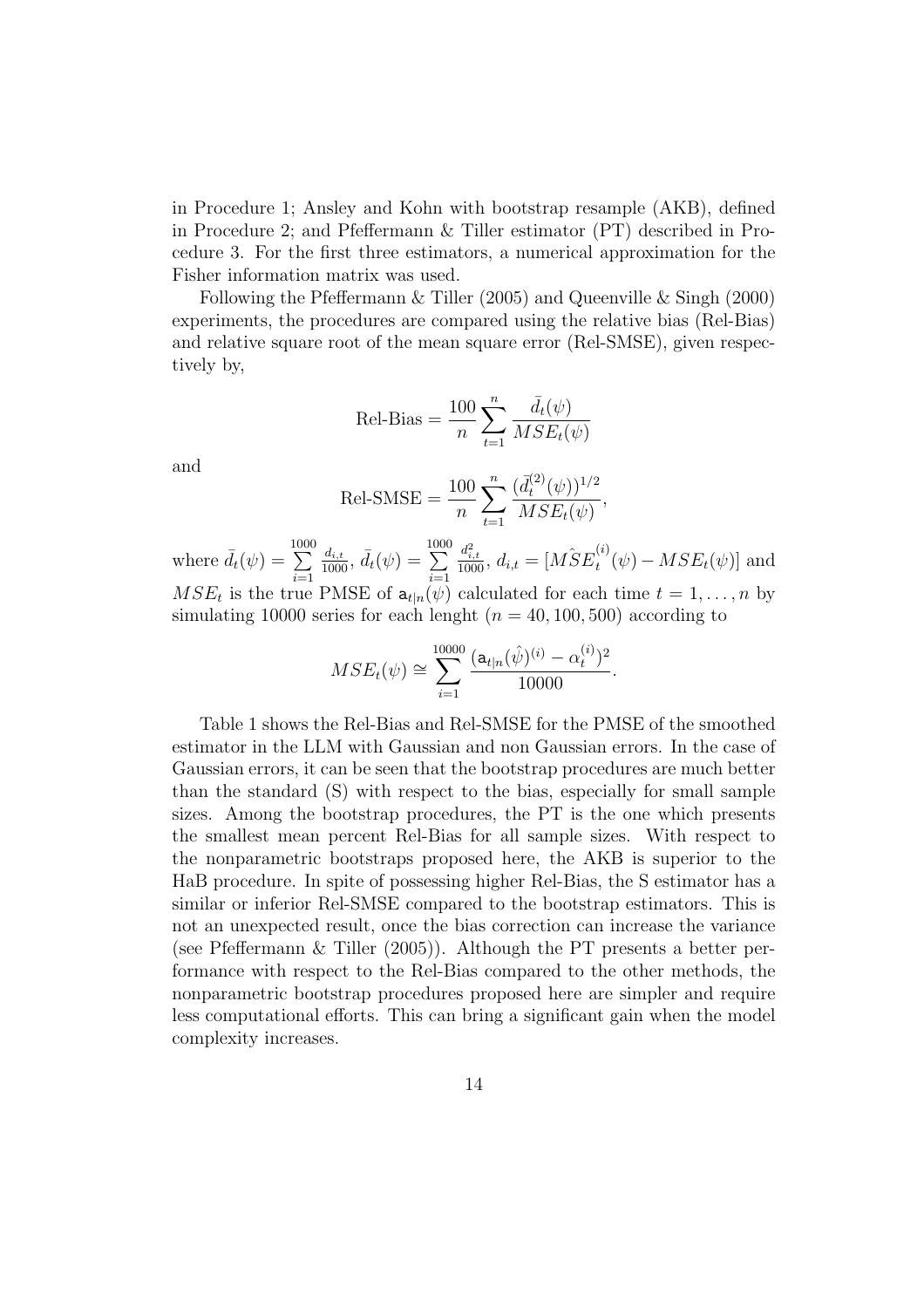Table 1: Relative bias  $(\%)$  and relative MSE square root  $(\%)$  of the smoothed estimators for a local level model with Gaussian (G) and Non-Gaussian (NG) errors and signal-to-noise ratio  $q = 0.25$ .

|    |            | $n = 40$  |                   | $n = 100$ |          | $n = 500$ |          |
|----|------------|-----------|-------------------|-----------|----------|-----------|----------|
|    |            | Rel-Bias  | Rel-SMSE Rel-Bias |           | Rel-SMSE | Rel-Bias  | Rel-SMSE |
| G  | S          | $-23.422$ | 19.413            | $-8.677$  | 10.315   | $-2.235$  | 4.021    |
|    | HaB        | $-8.224$  | 24.204            | $-5.726$  | 10.407   | $-2.158$  | 3.917    |
|    | AKB        | $-4.460$  | 28.131            | $-4.003$  | 11.224   | $-1.396$  | 3.940    |
|    | <b>PTB</b> | 0.110     | 19.828            | 0.742     | 10.108   | 0.598     | 3.903    |
| NG | S          | $-24.498$ | 28.389            | $-10.294$ | 15.093   | $-1.545$  | 6.007    |
|    | HaB        | $-13.536$ | 34.921            | $-10.102$ | 16.990   | $-1.592$  | 6.269    |
|    | AKB        | $-10.934$ | 31.445            | $-4.906$  | 15.621   | $-0.547$  | 6.084    |
|    | <b>PTB</b> | 2.567     | 31.125            | 0.742     | 10.108   | 0.519     | 5.987    |

In the non-Gaussian case, Gamma $(16/9, 3/4)$  and Gamma $(25/16, 4/5)$ distributions for  $\epsilon_t$  and  $\eta_t$ , respectively, were assumed. The Rel-Bias and Rel-SMSE are larger for non-Gaussian errors, although the behavior of the PMSE estimators is similar to the Gaussian case.

#### 5.2 Forecasting

The performance of the bootstrap methods presented in Sections 3 and 4 are studied here in the forecasting context. The following procedures: Natural (N) shown in Equation (11), Procedure 1 (HaB), Procedure 2 (AKB), Procedure 3 (PT) and the parametric bootstrap from Procedure 4 (PBFI) are compared through the average width and coverage rates of the forecast intervals. For this study, series of size  $n = 50$ , 100 and 500 were generated with a burn-in equal to 100. The values of the hyperparameters were chosen to equal the following signal-to-noise ratio:  $q = 0.1$  and  $q = 1.0$ . The forecasts were calculated k-steps-ahead for  $k = 1, 5$  and 15. The number of Monte Carlo replications was  $MC = 1000$ , the number of bootstrap resamples was  $B = 2000$  and the nominal level of the prediction intervals was fixed at 95%. These values were chosen according to a simulation study in Rodriguez & Ruiz (2010). For the non-Gaussian case, a  $Gamma(1/9, 1/3)$  distribution for  $\epsilon_t$  was assumed.

Tables 2 and 3 contain the results for Gaussian errors with  $q = 0.1$  and  $q = 1.0$ , respectively. It can be seen that the proposed methods are consis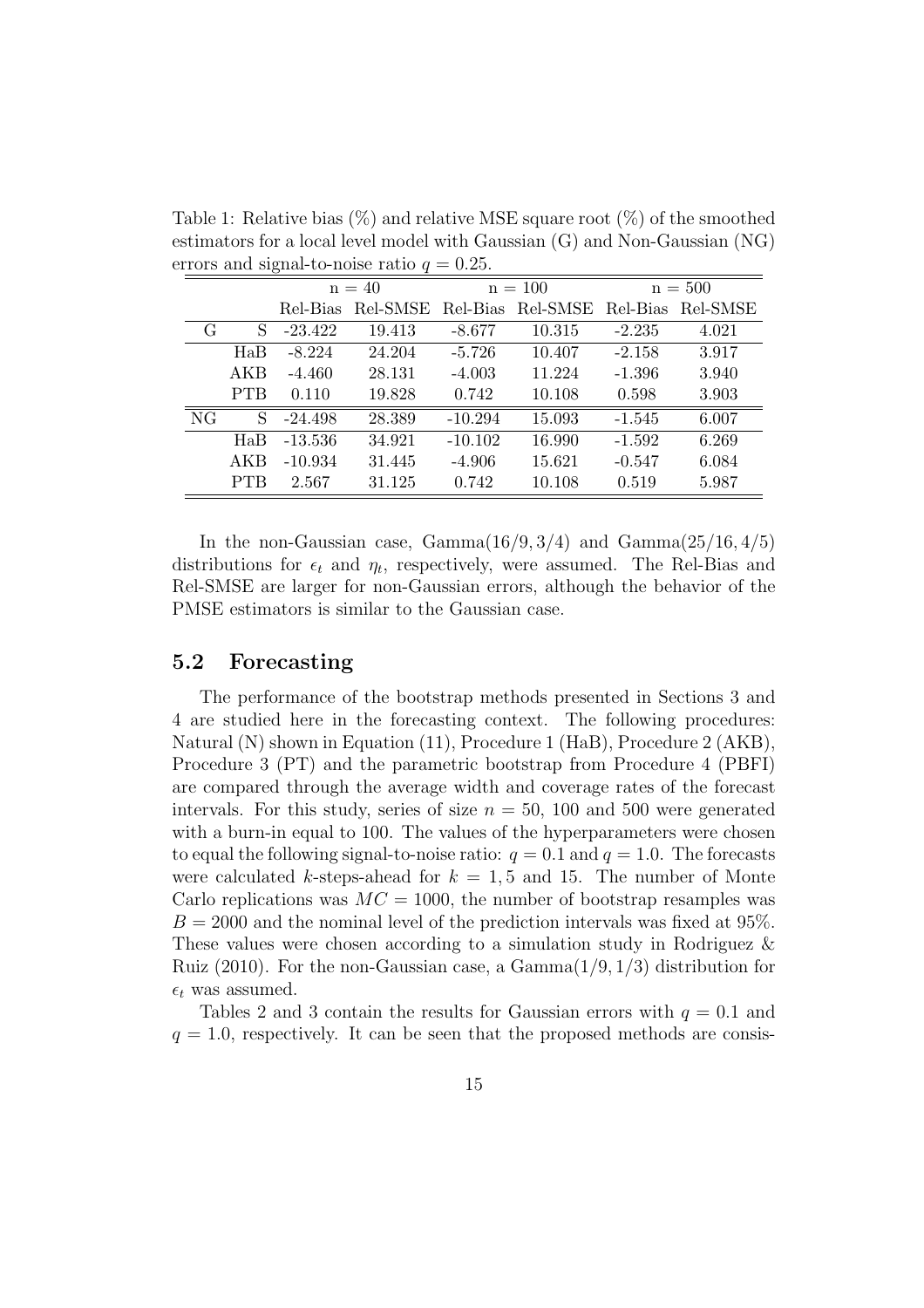tent, as for all forecast lags, the coverage rates get close to the fixed 95% level assumed, as the sample size increases. It can be also noted that, even for small samples, all methods present very satisfactory results, with the AKB, PT and PBFI intervals showing coverage slightly better than the other procedures. Note that the bootstrap approaches present width greater than the N method, particularly for small samples, once they incorporate the uncertainty inherent in the estimation of  $\psi$ . The parametric bootstrap (PBFI) shows a better performance when  $k = 1$ , but its width is slightly larger than the other methods. The coverage on the tails appears to be symmetric for all methods, as expected. It can also be noted that the average width of the intervals increases as  $q$  increases.

Although the forecasting methods proposed here were able to correct the PMSE (the average width of the bootstrap intervals is larger than the N procedure), this correction does not seem to affect the coverage rates. Similar results can also be seen in Rodriguez & Ruiz (2010).

Tables 4 and 5 contain the results for Gamma errors with  $q = 0.1$  and  $q = 1.0$ , respectively. Once again, it can be seen that the coverage rates get close to the fixed 95% level as the sample size increases, for all forecast lags. In this case, the coverage rate of the N method is slightly smaller than the bootstrap methods when the sample size is small  $(n = 50)$ . It can be also seen that the bootstrap methods, which incorporate the uncertainty in the estimation of  $\psi$ , have larger width, as expected, especially for small sample sizes. Due to the asymmetry of the Gamma distribution, the coverage rates in the tails are not symmetric, but the asymmetry is more stressed when  $q < 1$ .

### 6 Application to real data sets

#### 6.1 Electric energy consumption

To illustrate the smoothing procedures, this section presents a study on a time series of electric energy consumption in the Northeast region of Brazil. These data were obtained from a large study concerning the quantity of energy necessary to answer the maximum demand in the peak interval (from 6:00 pm to 9:00 pm). The series are monthly observations of electric consumption from CHESF (São Francisco Hydroelectric Company), in the period from May 1991 to December 1996 ( $n = 68$ ). The data are shown in Figure 1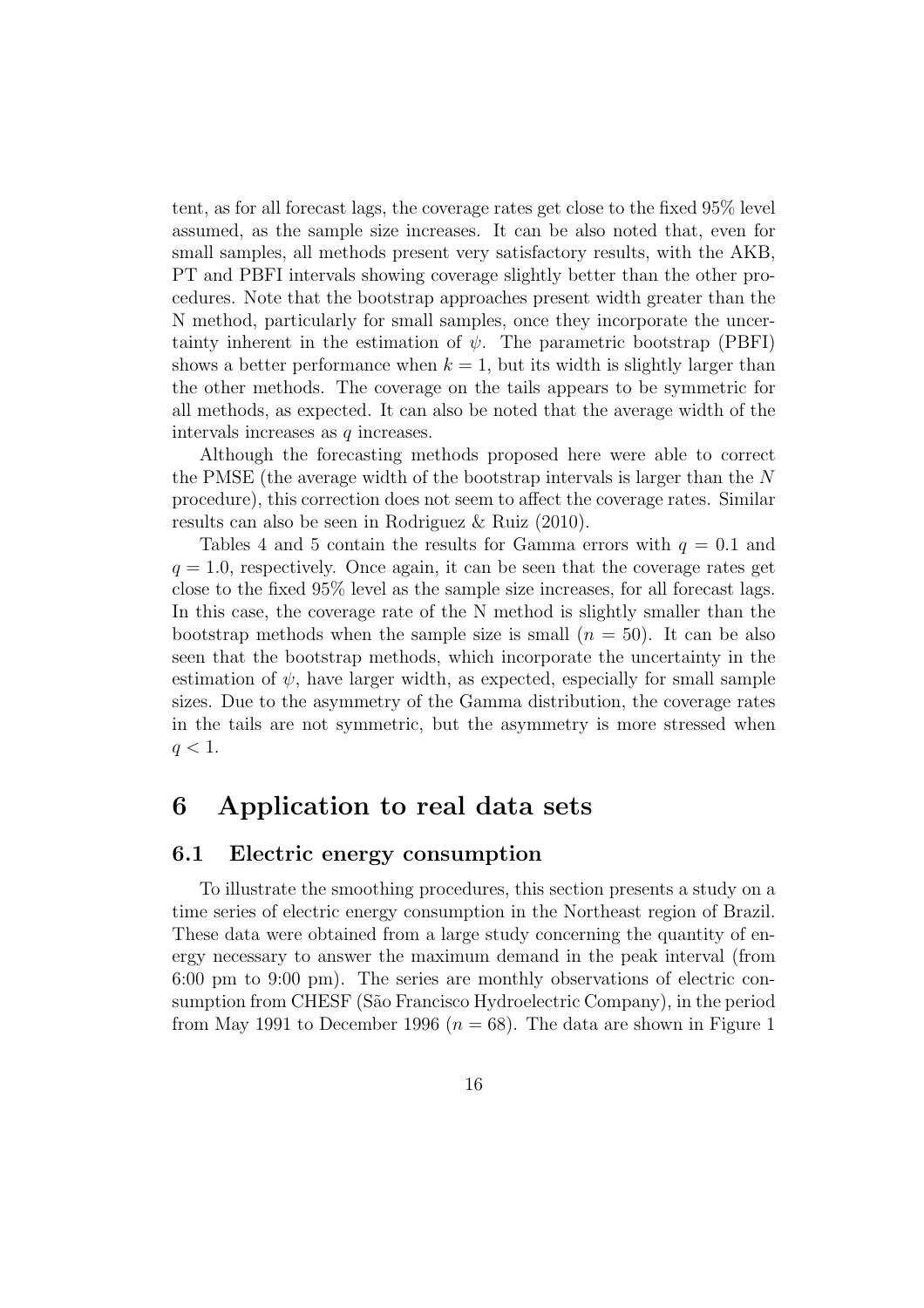|                 |                 | N           | PBFI        | HaB                         | AKB         | PT           |
|-----------------|-----------------|-------------|-------------|-----------------------------|-------------|--------------|
|                 |                 | Width       | Width       | Width                       | Width       | Width        |
|                 |                 | Coverage    | Coverage    | Coverage                    | Coverage    | Coverage     |
| $\mathbf n$     | $\mathbf k$     | Tails       | Tails       | Tails                       | Tails       | <b>Tails</b> |
| 50              | $\overline{1}$  | 4.462       | 4.707       | 4.536                       | 4.590       | 4.601        |
|                 |                 | 0.913       | 0.933       | 0.919                       | 0.920       | 0.922        |
|                 |                 | 0.041/0.046 | 0.035/0.032 | 0.038/0.043                 | 0.037/0.043 | 0.037/0.041  |
| 100             | $\mathbf{1}$    | 4.533       | 4.631       | 4.574                       | 4.561       | 4.603        |
|                 |                 | 0.955       | 0.953       | 0.954                       | 0.954       | 0.956        |
|                 |                 | 0.021/0.024 | 0.019/0.028 | 0.020/0.026                 | 0.020/0.026 | 0.020/0.024  |
| $500\,$         | $\overline{1}$  | 4.582       | 4.566       | 4.579                       | 4.586       | 4.592        |
|                 |                 | 0.949       | 0.952       | 0.955                       | 0.954       | 0.955        |
|                 |                 | 0.022/0.029 | 0.020/0.028 | 0.017/0.028                 | 0.016/0.030 | 0.016/0.029  |
| $\overline{50}$ | $\overline{5}$  | 5.099       | 5.340       | 5.174                       | 5.229       | 5.215        |
|                 |                 | 0.938       | 0.942       | 0.939                       | 0.941       | 0.941        |
|                 |                 | 0.031/0.031 | 0.028/0.030 | 0.030/0.031                 | 0.029/0.032 | 0.029/0.030  |
| 100             | $\overline{5}$  | 5.147       | 5.240       | 5.180                       | 5.174       | 5.213        |
|                 |                 | 0.936       | 0.944       | 0.938                       | 0.939       | 0.941        |
|                 |                 | 0.031/0.033 | 0.025/0.031 | 0.03/0.032                  | 0.030/0.031 | 0.030/0.029  |
| 500             | $\overline{5}$  | 5.214       | 5.198       | 5.210                       | 5.218       | 5.225        |
|                 |                 | 0.950       | 0.949       | 0.951                       | 0.951       | 0.951        |
|                 |                 | 0.023/0.027 | 0.026/0.025 | 0.023/0.026                 | 0.023/0.026 | 0.023/0.026  |
| $50\,$          | $\overline{15}$ | 6.331       | 6.606       | 6.410                       | 6.448       | 6.406        |
|                 |                 | 0.918       | 0.926       | 0.923                       | 0.924       | 0.919        |
|                 |                 | 0.044/0.033 |             | $0.045/0.029$ $0.047/0.030$ | 0.044/0.032 | 0.049/0.032  |
| 100             | 15              | 6.409       | 6.504       | 6.429                       | 6.440       | 6.472        |
|                 |                 | 0.926       | $0.930\,$   | 0.928                       | 0.929       | 0.930        |
|                 |                 | 0.037/0.037 | 0.037/0.033 | 0.038/0.034                 | 0.037/0.034 | 0.037/0.033  |
| $500\,$         | 15              | $6.485\,$   | 6.464       | 6.479                       | 6.489       | 6.498        |
|                 |                 | 0.946       | 0.938       | 0.944                       | 0.946       | 0.947        |
|                 |                 | 0.028/0.026 | 0.033/0.029 | 0.029/0.027                 | 0.028/0.026 | 0.028/0.025  |

Table 2: 95% prediction intervals for  $y_{n+k}$  with  $q = 0.1$  and Gaussian errors.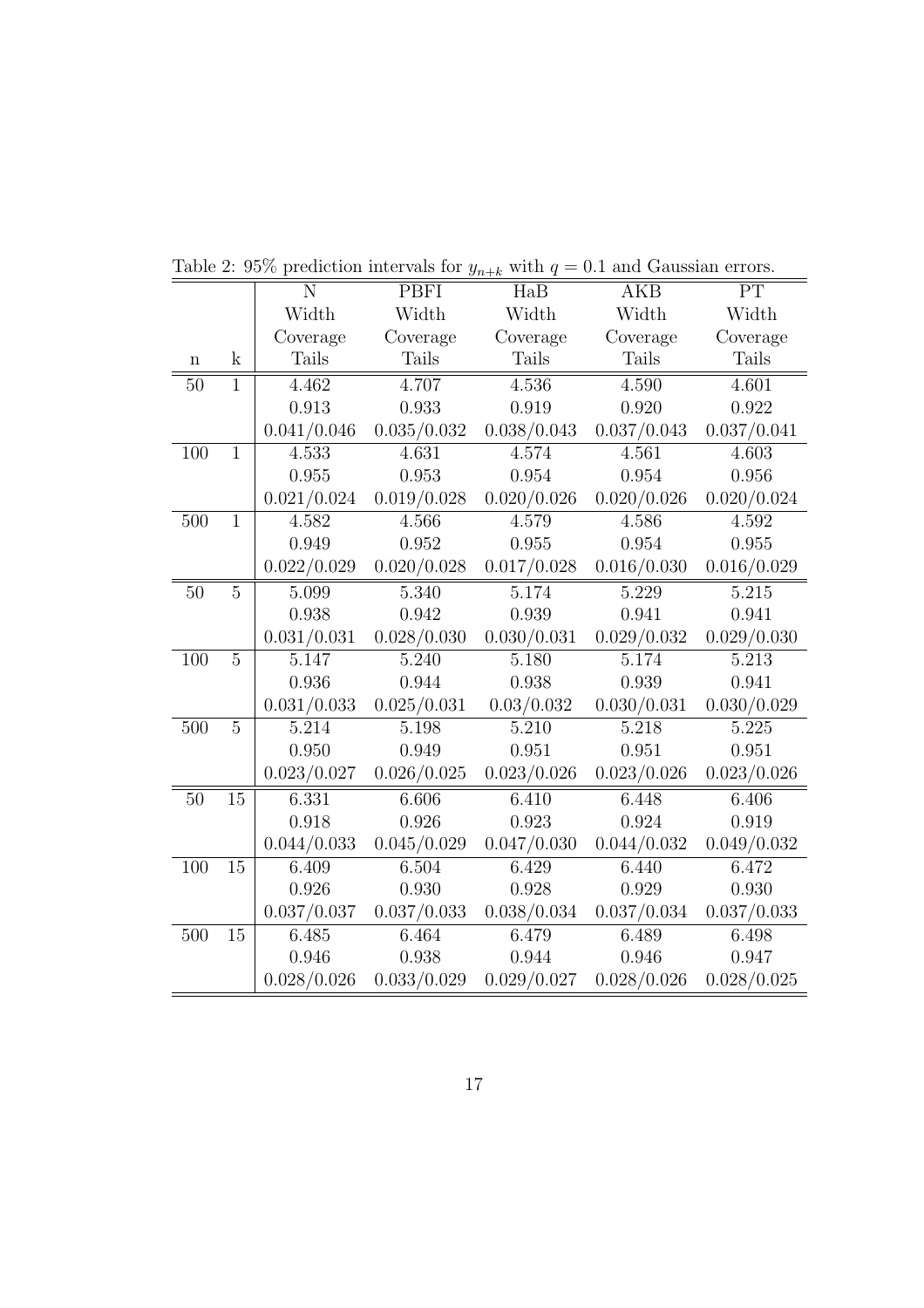|                 |                 | N           | PBFI        | HaB         | <b>AKB</b>  | PT              |
|-----------------|-----------------|-------------|-------------|-------------|-------------|-----------------|
|                 |                 | Width       | Width       | Width       | Width       | Width           |
|                 |                 | Coverage    | Coverage    | Coverage    | Coverage    | Coverage        |
| $\mathbf n$     | $\mathbf k$     | Tails       | Tails       | Tails       | Tails       | <b>Tails</b>    |
| 50              | $\overline{1}$  | 6.212       | 6.398       | 6.282       | 6.292       | 6.381           |
|                 |                 | 0.924       | 0.933       | 0.927       | 0.929       | 0.932           |
|                 |                 | 0.041/0.035 | 0.036/0.031 | 0.038/0.035 | 0.036/0.035 | 0.038/0.030     |
| 100             | $\mathbf{1}$    | 6.287       | 6.330       | 6.292       | 6.326       | 6.366           |
|                 |                 | 0.952       | 0.952       | 0.952       | 0.955       | 0.956           |
|                 |                 | 0.022/0.026 | 0.023/0.025 | 0.022/0.026 | 0.021/0.024 | 0.021/0.023     |
| 500             | $\overline{1}$  | 6.326       | 6.315       | 6.326       | 6.333       | 6.334           |
|                 |                 | 0.949       | 0.946       | 0.949       | 0.949       | 0.949           |
|                 |                 | 0.020/0.031 | 0.020/0.034 | 0.020/0.031 | 0.020/0.031 | 0.020/0.031     |
| $\overline{50}$ | $\overline{5}$  | 9.772       | 10.015      | 9.861       | 9.829       | 9.845           |
|                 |                 | 0.925       | 0.933       | 0.927       | 0.927       | 0.929           |
|                 |                 | 0.036/0.039 | 0.032/0.035 | 0.035/0.038 | 0.032/0.041 | $0.033/0.038\,$ |
| 100             | $\overline{5}$  | 9.915       | 9.996       | 9.956       | 9.940       | 9.928           |
|                 |                 | 0.945       | 0.938       | 0.944       | 0.944       | 0.944           |
|                 |                 | 0.024/0.031 | 0.026/0.036 | 0.024/0.032 | 0.024/0.032 | 0.024/0.032     |
| 500             | $\overline{5}$  | 10.035      | 10.008      | 10.046      | 10.040      | 10.033          |
|                 |                 | 0.949       | 0.943       | 0.948       | 0.948       | 0.950           |
|                 |                 | 0.026/0.025 | 0.031/0.026 | 0.026/0.026 | 0.025/0.027 | 0.025/0.025     |
| $50\,$          | $\overline{15}$ | 15.504      | 15.836      | 15.521      | 15.504      | 15.517          |
|                 |                 | 0.911       | 0.913       | 0.910       | 0.911       | 0.913           |
|                 |                 | 0.048/0.041 | 0.047/0.040 | 0.048/0.042 | 0.047/0.042 | 0.047/0.040     |
| 100             | 15              | 15.793      | 15.943      | 15.830      | 15.808      | 15.788          |
|                 |                 | 0.928       | 0.927       | 0.925       | 0.925       | 0.925           |
|                 |                 | 0.034/0.038 | 0.036/0.037 | 0.035/0.040 | 0.036/0.039 | 0.037/0.038     |
| 500             | 15              | 15.881      | 15.842      | 15.886      | 15.884      | 15.882          |
|                 |                 | 0.955       | 0.952       | 0.955       | 0.955       | 0.955           |
|                 |                 | 0.021/0.024 | 0.021/0.027 | 0.021/0.024 | 0.021/0.024 | 0.021/0.024     |

Table 3: 95% prediction intervals for  $y_{n+k}$  with  $q = 1.0$  and Gaussian errors.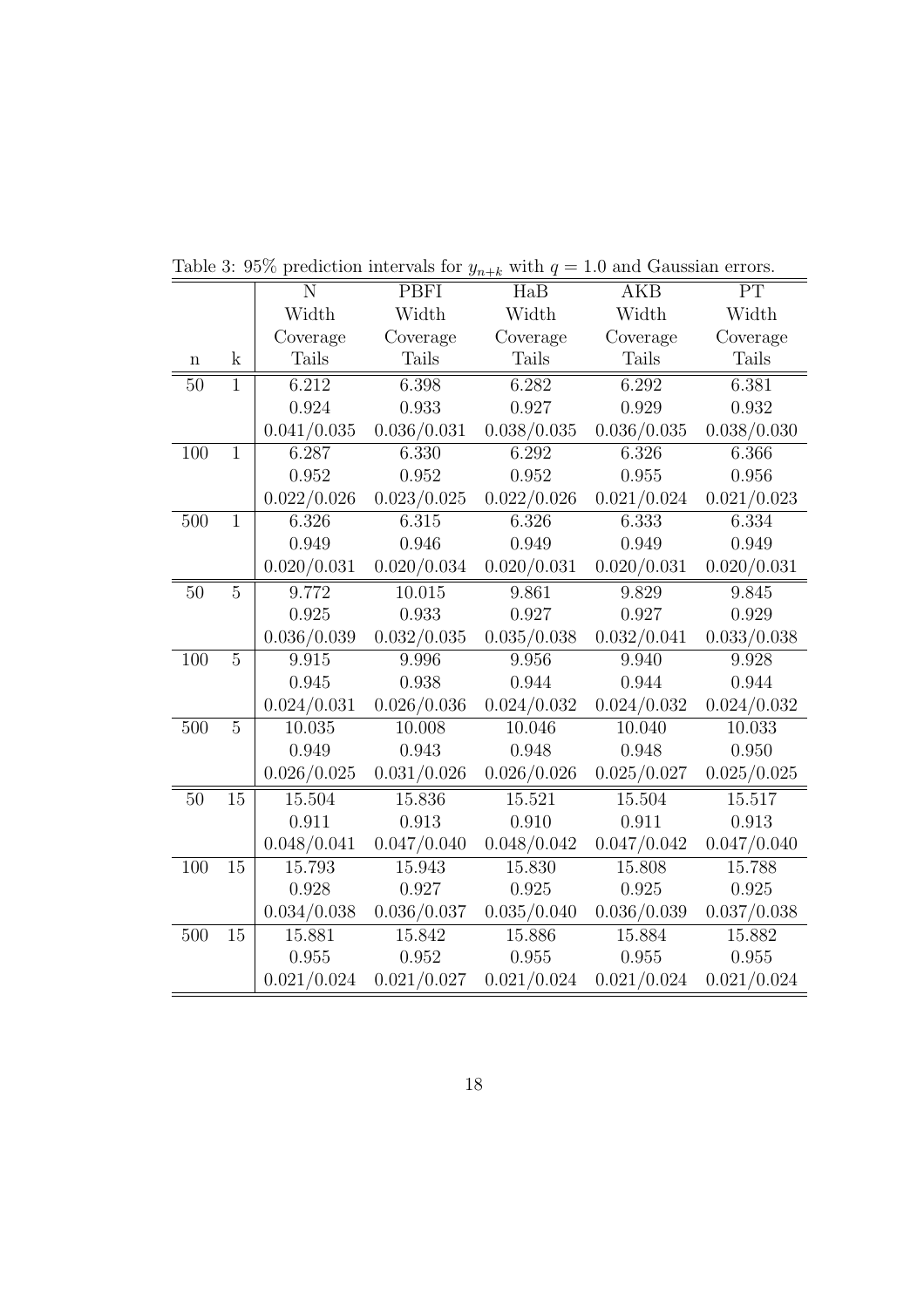|                 |                | N           | <b>PBFI</b> | HaB                | <b>AKB</b>  | PT          |
|-----------------|----------------|-------------|-------------|--------------------|-------------|-------------|
|                 |                | Width       | Width       | Width              | Width       | Width       |
|                 |                | Coverage    | Coverage    | Coverage           | Coverage    | Coverage    |
| $\mathbf n$     | $\mathbf k$    | Tails       | Tails       | Tails              | Tails       | Tails       |
| $50\,$          | $\mathbf{1}$   | 4.131       | 4.386       | 4.183              | 4.748       | 4.265       |
|                 |                | 0.921       | 0.929       | $\,0.925\,$        | 0.929       | 0.927       |
|                 |                | 0.017/0.062 | 0.011/0.060 | 0.014/0.061        | 0.011/0.060 | 0.013/0.060 |
| 100             | $\mathbf{1}$   | 4.345       | 4.502       | 4.382              | 4.433       | 4.413       |
|                 |                | 0.962       | 0.968       | 0.963              | 0.963       | 0.962       |
|                 |                | 0.010/0.028 | 0.006/0.026 | 0.009/0.028        | 0.009/0.028 | 0.010/0.028 |
| 500             | $\overline{1}$ | 4.531       | 4.531       | 4.600              | 4.536       | 4.543       |
|                 |                | 0.956       | 0.956       | 0.956              | 0.956       | 0.956       |
|                 |                | 0.006/0.038 | 0.008/0.036 | 0.006/0.038        | 0.006/0.038 | 0.021/0.025 |
| $\overline{50}$ | $\overline{5}$ | 4.893       | 5.170       | 4.993              | 5.488       | 4.993       |
|                 |                | 0.934       | 0.941       | 0.934              | 0.945       | 0.937       |
|                 |                | 0.024/0.042 | 0.023/0.036 | 0.024/0.042        | 0.018/0.037 | 0.025/0.038 |
| 100             | $\overline{5}$ | 5.020       | 5.168       | 5.047              | 5.166       | 5.078       |
|                 |                | 0.960       | 0.959       | 0.959              | 0.959       | 0.960       |
|                 |                | 0.004/0.036 | 0.004/0.037 | 0.004/0.037        | 0.004/0.037 | 0.004/0.036 |
| 500             | $\overline{5}$ | 5.156       | 5.151       | $5.15\overline{4}$ | 5.160       | 5.165       |
|                 |                | 0.952       | 0.952       | 0.952              | 0.952       | 0.952       |
|                 |                | 0.009/0.039 | 0.009/0.039 | 0.009/0.039        | 0.009/0.039 | 0.009/0.039 |
| $50\,$          | 15             | 6.139       | 6.435       | 6.220              | 6.580       | 6.191       |
|                 |                | 0.917       | 0.924       | 0.923              | 0.927       | 0.923       |
|                 |                | 0.044/0.039 | 0.040/0.036 | 0.041/0.036        | 0.037/0.036 | 0.042/0.035 |
| 100             | 15             | 6.383       | 6.562       | 6.404              | 6.523       | 6.434       |
|                 |                | 0.942       | 0.940       | 0.943              | 0.946       | 0.945       |
|                 |                | 0.021/0.037 | 0.022/0.038 | 0.020/0.037        | 0.017/0.037 | 0.018/0.037 |
| $500\,$         | 15             | 6.462       | 6.468       | 6.457              | 6.466       | 6.475       |
|                 |                | 0.957       | 0.960       | 0.957              | 0.958       | 0.959       |
|                 |                | 0.019/0.024 | 0.016/0.024 | 0.019/0.024        | 0.018/0.024 | 0.018/0.023 |

Table 4: 95% prediction intervals for  $y_{n+k}$  with  $q = 0.1$  and Gamma errors.

 $=$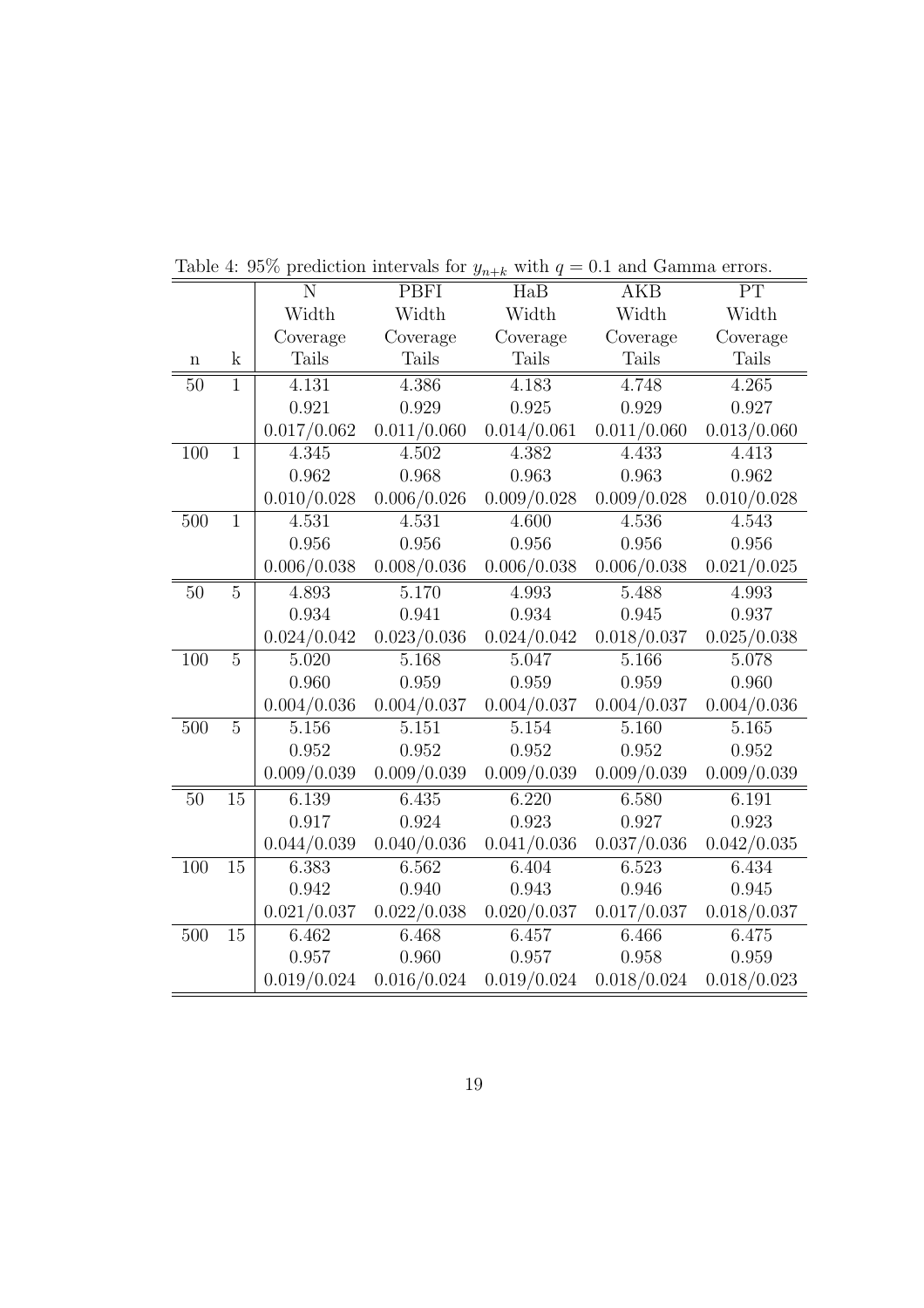|                 |                | N           | <b>PBFI</b> | HaB         | <b>AKB</b>  | PT          |
|-----------------|----------------|-------------|-------------|-------------|-------------|-------------|
|                 |                | Width       | Width       | Width       | Width       | Width       |
|                 |                | Coverage    | Coverage    | Coverage    | Coverage    | Coverage    |
| $\mathbf n$     | $\mathbf k$    | Tails       | Tails       | Tails       | Tails       | Tails       |
| $50\,$          | $\overline{1}$ | 5.978       | 6.155       | 6.026       | 6.068       | 6.136       |
|                 |                | 0.936       | 0.939       | 0.935       | 0.938       | 0.940       |
|                 |                | 0.027/0.037 | 0.025/0.036 | 0.026/0.039 | 0.025/0.037 | 0.025/0.035 |
| 100             | $\mathbf{1}$   | 6.151       | 6.216       | 6.157       | 6.191       | 6.228       |
|                 |                | 0.943       | $\,0.951\,$ | 0.945       | 0.947       | 0.945       |
|                 |                | 0.030/0.027 | 0.025/0.024 | 0.027/0.028 | 0.026/0.027 | 0.029/0.026 |
| 500             | $\overline{1}$ | 6.299       | 6.267       | 6.298       | 6.306       | 6.314       |
|                 |                | 0.948       | 0.954       | 0.948       | 0.948       | 0.949       |
|                 |                | 0.021/0.031 | 0.018/0.028 | 0.021/0.031 | 0.020/0.032 | 0.020/0.031 |
| $\overline{50}$ | $\overline{5}$ | 9.804       | 9.974       | 9.790       | 9.874       | 9.961       |
|                 |                | 0.927       | 0.929       | 0.927       | 0.926       | 0.929       |
|                 |                | 0.032/0.041 | 0.031/0.040 | 0.032/0.041 | 0.029/0.045 | 0.029/0.042 |
| 100             | $\overline{5}$ | 9.031       | 9.994       | 9.934       | 9.953       | 9.976       |
|                 |                | 0.942       | 0.949       | 0.944       | 0.944       | 0.944       |
|                 |                | 0.016/0.042 | 0.013/0.038 | 0.015/0.041 | 0.014/0.042 | 0.016/0.040 |
| 500             | $\overline{5}$ | 10.031      | 10.011      | 10.035      | 10.035      | 10.035      |
|                 |                | 0.942       | 0.940       | 0.942       | 0.942       | 0.940       |
|                 |                | 0.023/0.035 | 0.025/0.035 | 0.025/0.035 | 0.023/0.035 | 0.023/0.037 |
| 50              | 15             | 15.443      | 15.655      | 15.341      | 15.476      | 15.628      |
|                 |                | 0.918       | 0.915       | 0.914       | 0.919       | 0.920       |
|                 |                | 0.043/0.039 | 0.043/0.042 | 0.043/0.043 | 0.042/0.039 | 0.042/0.038 |
| 100             | 15             | 15.816      | 15.981      | 15.817      | 15.831      | 15.846      |
|                 |                | 0.925       | 0.923       | 0.927       | 0.926       | 0.927       |
|                 |                | 0.033/0.042 | 0.036/0.041 | 0.031/0.042 | 0.031/0.043 | 0.032/0.041 |
| $500\,$         | 15             | 15.926      | 15.917      | 15.934      | 15.929      | 15.924      |
|                 |                | 0.941       | 0.943       | 0.942       | 0.941       | 0.943       |
|                 |                | 0.027/0.032 | 0.025/0.032 | 0.027/0.031 | 0.026/0.033 | 0.026/0.031 |

Table 5: 95% prediction intervals for  $y_{n+k}$  with  $q = 1.0$  and Gamma errors.

 $=$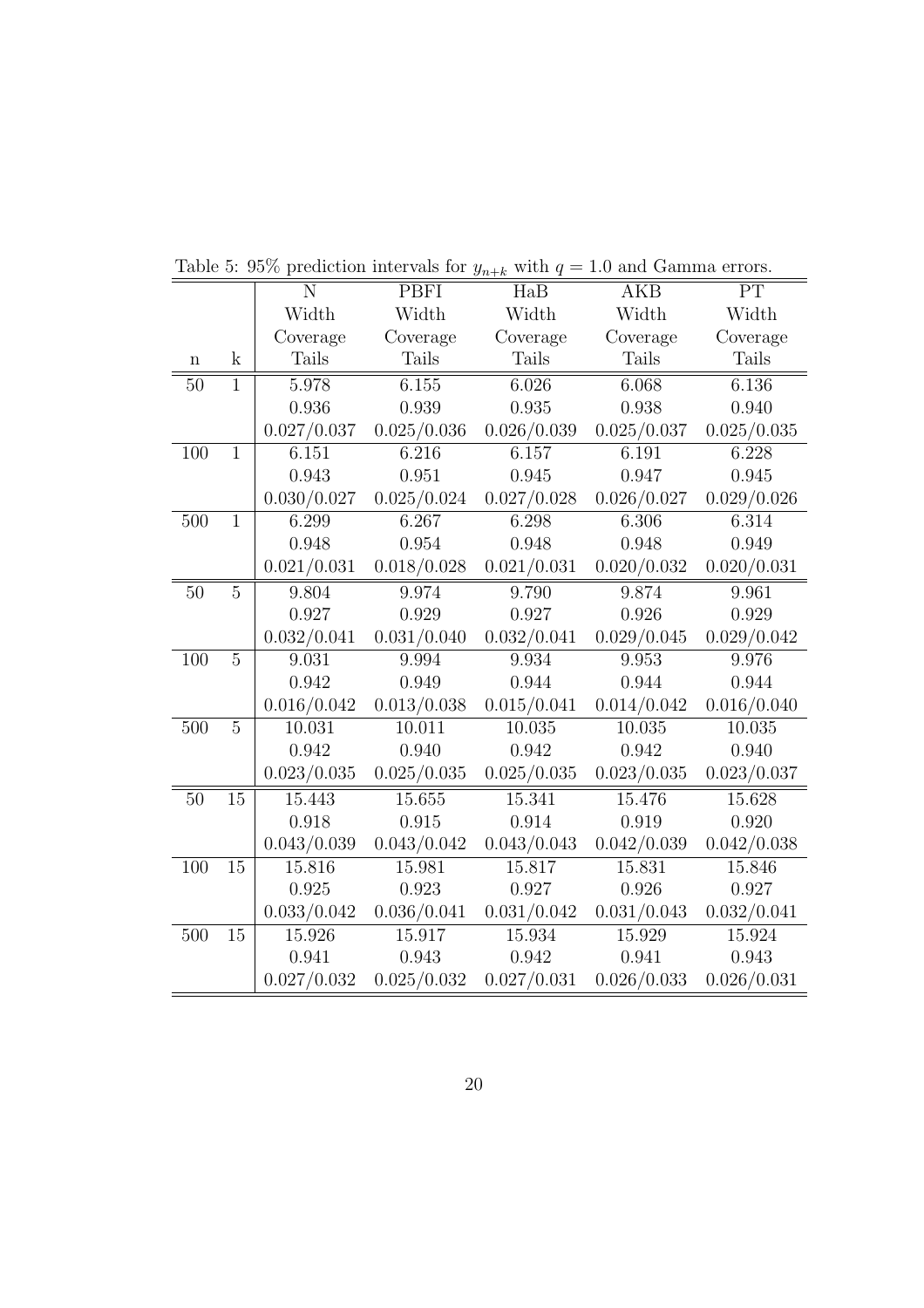Table 6: MLE and confidence intervals for the hyperparameters of CHESF series.

| ψ                   | MLE  | Conf. Int. $95\%$ |
|---------------------|------|-------------------|
|                     | 0.14 | [0.03; 0;31]      |
| $\sigma_{\epsilon}$ | 0.25 | [0.11; 0.40]      |

Table 7: Percentual increasing of MSE compared to the Standard procedure for the CHESF series.

| Methods | Percent |
|---------|---------|
|         |         |
| PT      | 9.56    |
| HaB     | 7.71    |
| AKB     | 6.40    |

and the LLM was fitted to the series.

Point and interval estimates for the hyperparameters are shown in Table 6. The signal-to-noise ratio is less than 1 (0.56). A residual analysis was carried out and no evidence of correlation across time in the error term was found. As the zero is not included in the intervals, the LLM can be an adequate model for this series.

Table 7 provides the percentage increase of MSE compared to the standard procedure. The PT method presents the highest increasing, while the AKB and HaB procedures have a similar performance. Figure 1 provides smoothed estimates (point and 95% confidence intervals) for the level component using the PT method, which follows well the series behavior.

#### 6.2 Income of a small Brazilian city

This application deals with the net income series from a small Brazilian city, whose name is omitted here for confidentiality. It is important to forecast future values of income series for planning and control of the annual budget and costs.

The income series, shown in Figure 2, consists of 72 monthly observations in the period  $2006/01$  to  $2011/12$ . The last twelve observations of the series were omitted to compare the forecast intervals to the future values. The data do not seem to follow a Normal distribution, although they are not too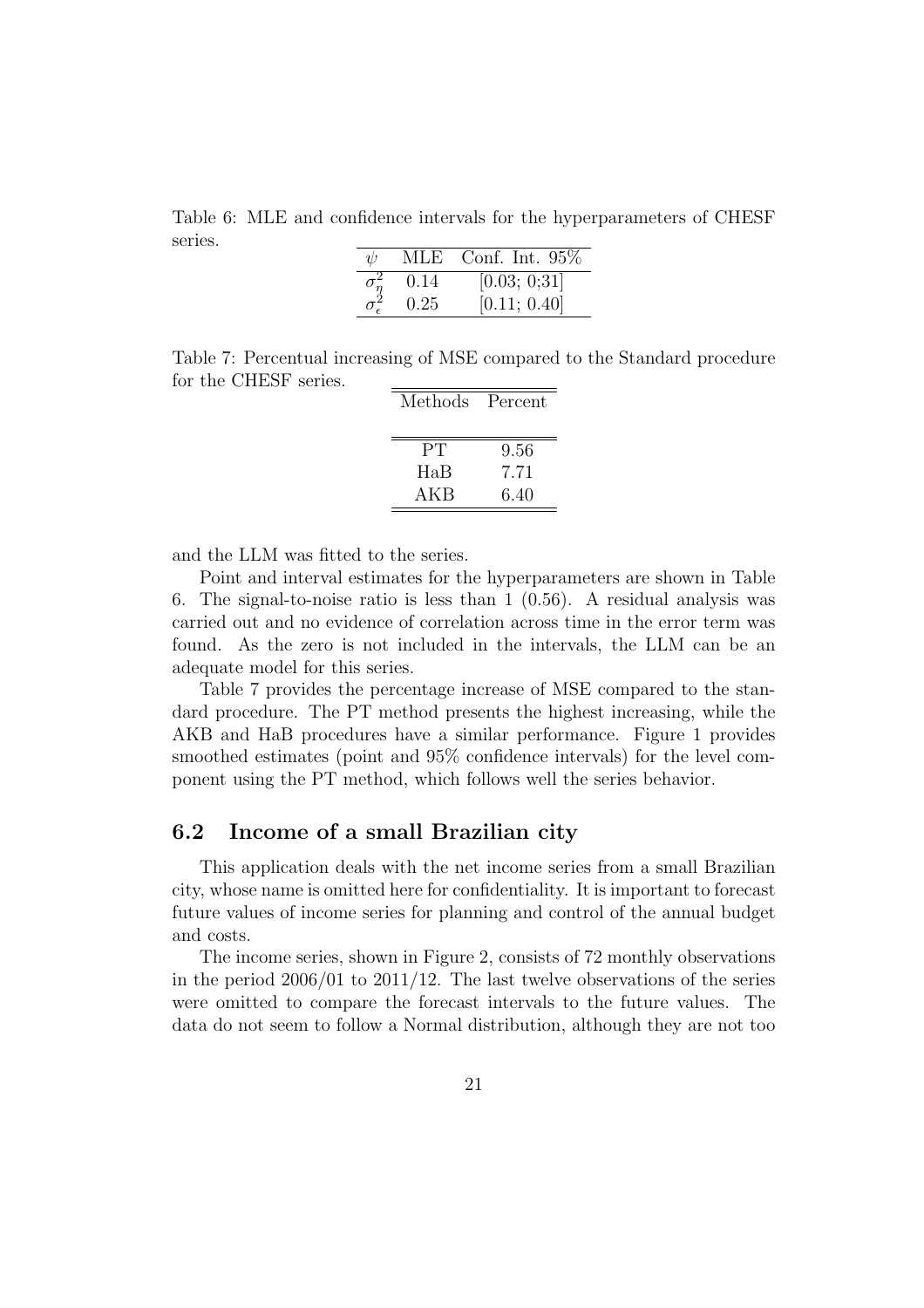

Figure 1: Electric energy consumption of CHESF. Values of the series were divided by 10. The dotted and dashed lines represent, respectively, the smoothing point estimates and the confidence intervals of level 95% for the level component using PT metohd.

asymmetric.

The series is non-stationary and has a seasonal component, thus a Structural Basic Model (SBM) is fitted to the series (Harvey, 1989). For the SBM the hyperparameter vector is given by  $\psi_t = (\sigma_{\epsilon}^2, \sigma_{\eta}^2, \sigma_{\xi}^2, \sigma_{\omega}^2)$ , where the components represent, respectively, the variance of the error, level, slope and seasonality.

The residuals of the fitted model do not seem to follow a normal distribution, but they are not autocorrelated. Table 8 presents the point and interval estimates for the hyperparameters. The point estimates for the slope  $(\sigma_{\xi}^2)$ and seasonal  $(\sigma_{\omega}^2)$  hyperparameters are very close to zero, implying that these components should have a deterministic behavior. For this application, the forecast intervals N, HaB and PBFI were calculated and they are shown in Figure 2. It can be seen that the real future values are all of them inside the prediction intervals, but it is important to emphasize that the lower limit of the N interval is very close to the real future values. Note that the HaB and PBFI intervals present larger widths compared to N, as it was shown in the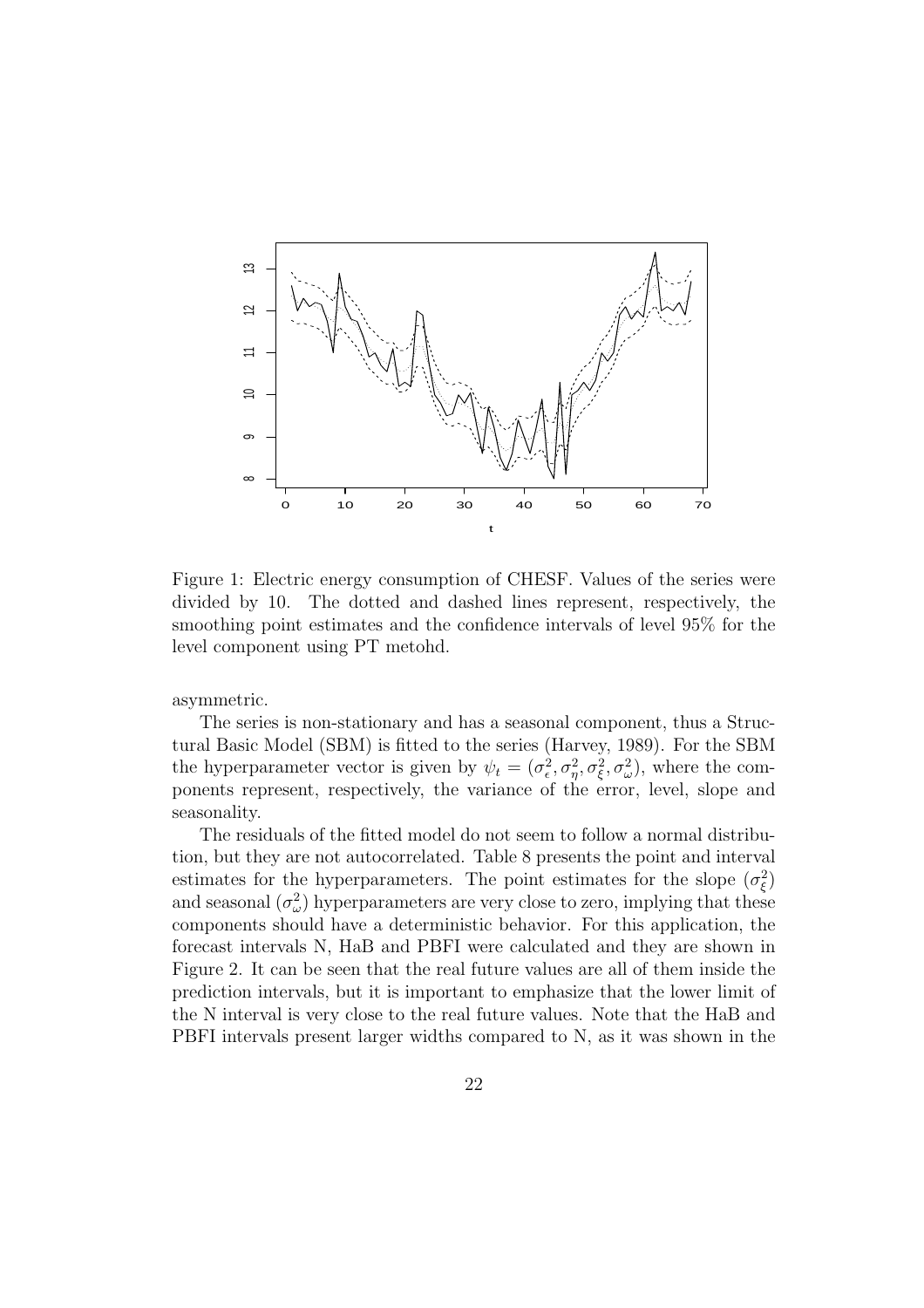Table 8: MLE and bootstrap confidence intervals of nominal level 95% for the hyperparameters of the SBM fitted to the income series.

| W | Estimate               | Bootstrap confidence interval                   |
|---|------------------------|-------------------------------------------------|
|   | 0.001                  | $(5.61 \times 10^{-12} \div 0.015)$             |
|   | 0.005                  | $(2.75 \times 10^{-9} ; 0.001)$                 |
|   | $1.14 \times 10^{-10}$ | $(7.15 \times 10^{-16} ; 1.157 \times 10^{-5})$ |
|   | $2.66 \times 10^{-8}$  | $(5.15 \times 10^{-21} ; 0.0005)$               |

simulation studies.



Figure 2: The full, dashed, dotted and full in bold lines indicate, respectively, the income series and the forecast intervals  $N$ ,  $HaB$  and PBFI. The vertical line separates the data and the future values. The confidence level is 0.95.

## 7 Conclusion and Final Remarks

In this work, different bootstrap procedures to estimate the PMSE, which take into account the uncertainty associated to the hyperparameters estimation, have been proposed and compared for the SSM. These proposals are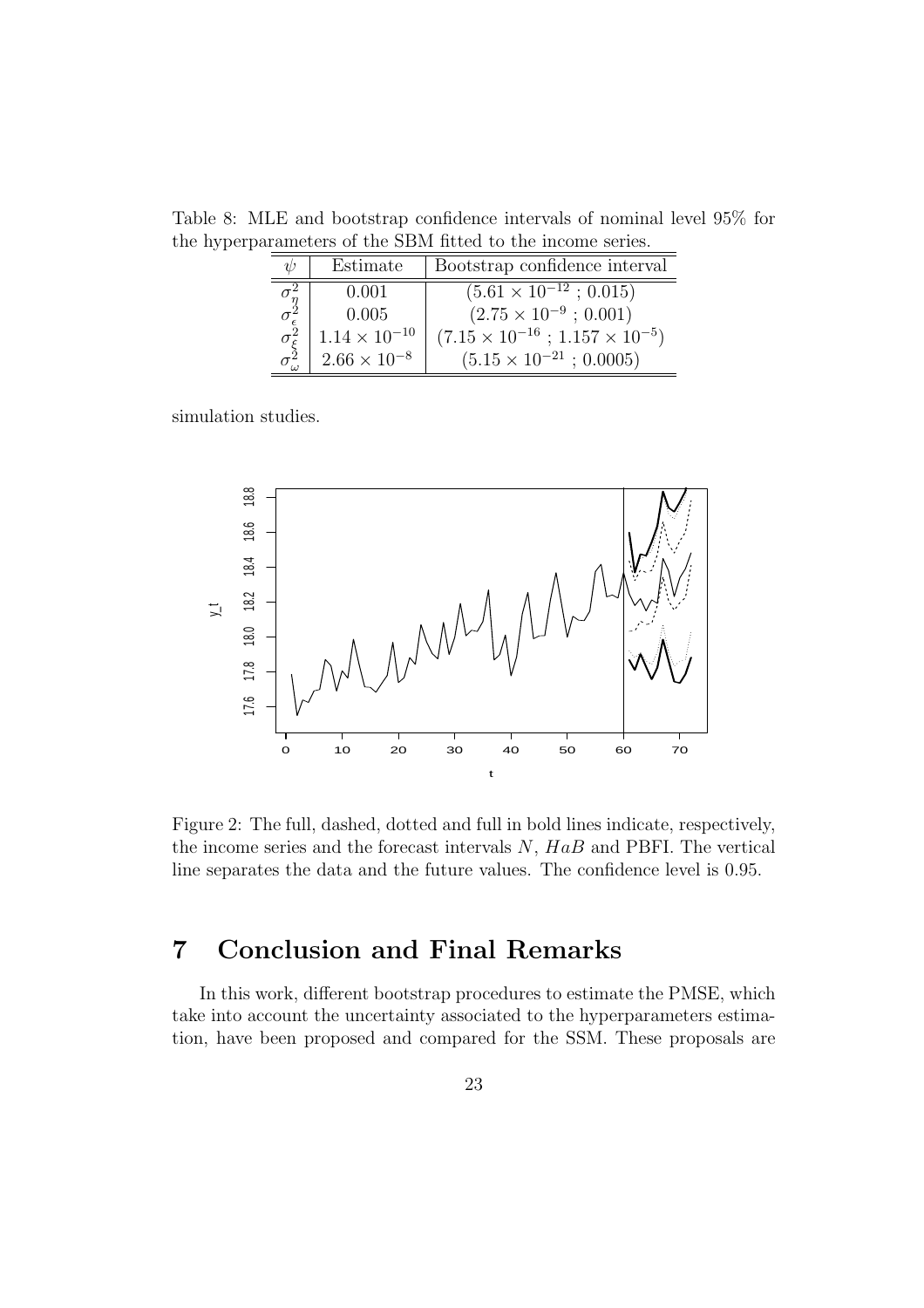variations of the procedures developed in Hamilton (1986) and Ansley & Kohn (1986), along with a new parametric bootstrap procedure (PBFI). The methods were empirically compared to the standard procedure and to the proposal of Pfeffermann & Tiller (2005), under Gaussian and non-Gaussian assumptions for the errors, in the forecasting and smoothing contexts. The results confirmed that the performance of the bootstrap prediction intervals is slightly better than the natural (N) intervals with respect to the coverage rate, in the case of Gaussian distribution. The PMSE for the future observations was corrected using the bootstrap technique and had a larger value than the N procedure, but this correction does not seem to drastically affect the coverage rate of the intervals.

The results also showed that the presence of non-Gaussian errors with a very strong asymmetry directly interferes in the coverage rate in the tails. The major advantage of the bootstrap methods addressed here is their computational simplicity, particularly the parametric bootstrap interval, and the fact that they do not underestimate the variability of the forecast error.

Smoothing results were very satisfactory, especially for the AKB and HaB procedures, taking into account the quality of the estimates and the computational time. For more details see Santos (2012).

Future research includes the development of forecasting methods that do not employ the normality assumption for future values. This includes the use of asymmetric distributions for correcting the coverage rate of the intervals. New possibilities for the G distribution, other than the Gaussian, can also be studied in the PBFI method.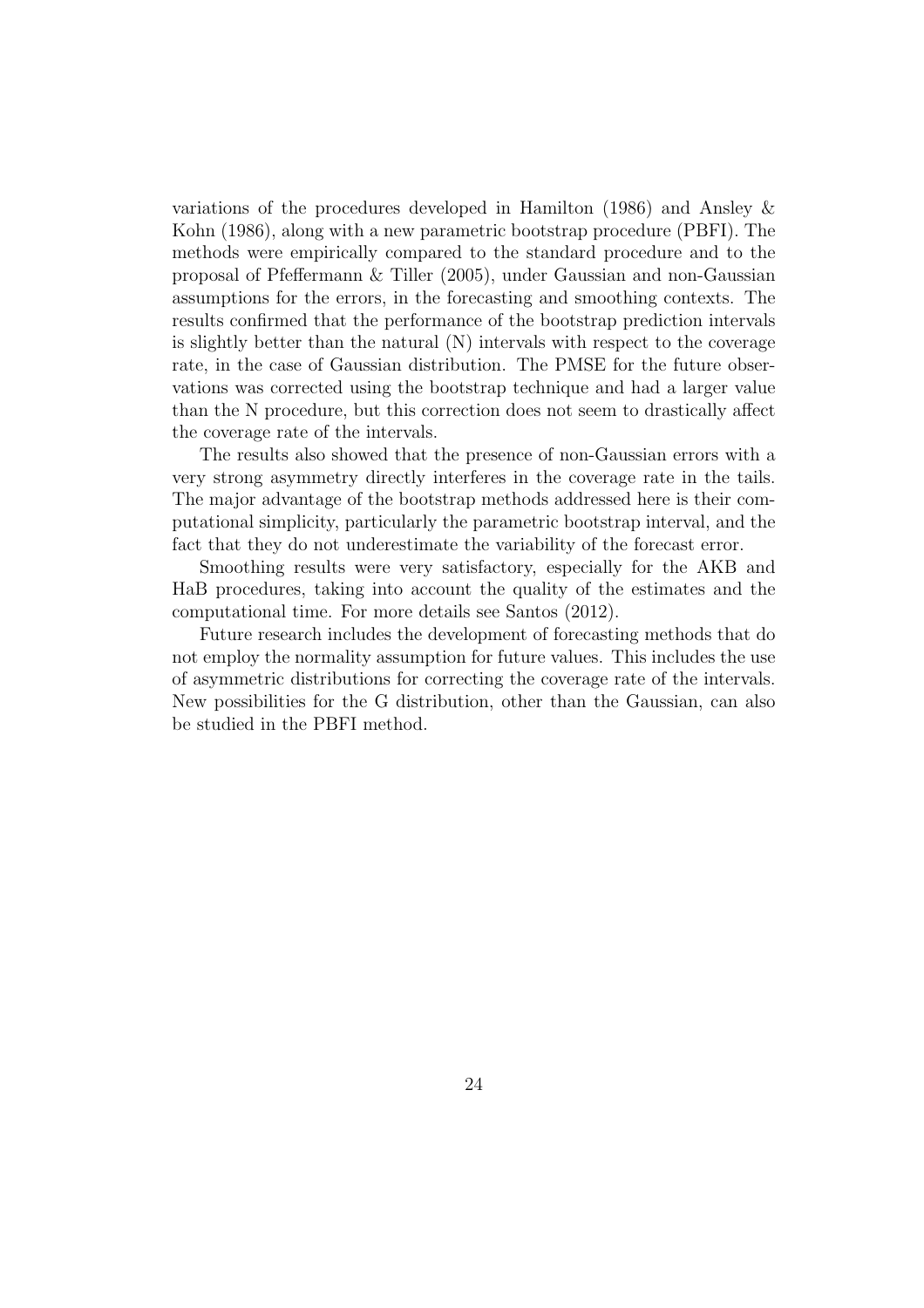## References

- Anderson, B. D. O. & Moore, J. B. (1979). Optimal Filtering, Englewood Cliffs, New Jersey, Prentice Hall.
- Ansley,C. F. & Kohn, R. (1986). Prediction mean square error for state space models with estimated parameters. Biometrika, 73, 467-73.
- Brockwell, P. J. & Davis, R. A. (1996). Introduction to Time Series and Forecasting, Springer text in Statistics. New York: Springer.
- de Jong, P. (1988). A cross-validation filter for time series models. Biometrika, 75, 594-600.
- de Jong, P. (1989). Smoothing and interpolation with the state space model. Journal of the American Statistical Association, 84, 1085-1088.
- Doornik, J. A. (2002). Ox: An Object-Oriented Matrix Language. 3. ed. London: Timberlake Consultants Press.
- Franco, G. C., Santos, T. R., Ribeiro, J. A. & Cruz, F. R. B.(2008). Confidence intervals for hyperparameters in structural models. Communications in Statistics: Simulation and Computation, 37(3), 486-497.
- Hamilton, J. D. (1986). A standard error for the estimated state vector of a state space model. Journal of Econometrics, 33, 387-97.
- Harvey, A. C. (1989). Forecasting, Structural Time Series Models and the Kalman Filter. Cambridge: University Press.
- Kalman, R. E. (1960). A new approach to linear filtering and prediction problems. Trans. ASME J. Basic Eng., 82, 35-45.
- Koopman, S. J., Shephard, N. & Doornik, J. A. (1999). Statistical algorithms for inference in state space using SsfPack 2.2 Econometrics Journal, 47, 129-139.
- Pfeffermann, D. & Tiller, R. (2005). Bootstrap approximation to prediction MSE for state-space models with estimated parameters. Journal of Time Series Analysis, 26, 893-916.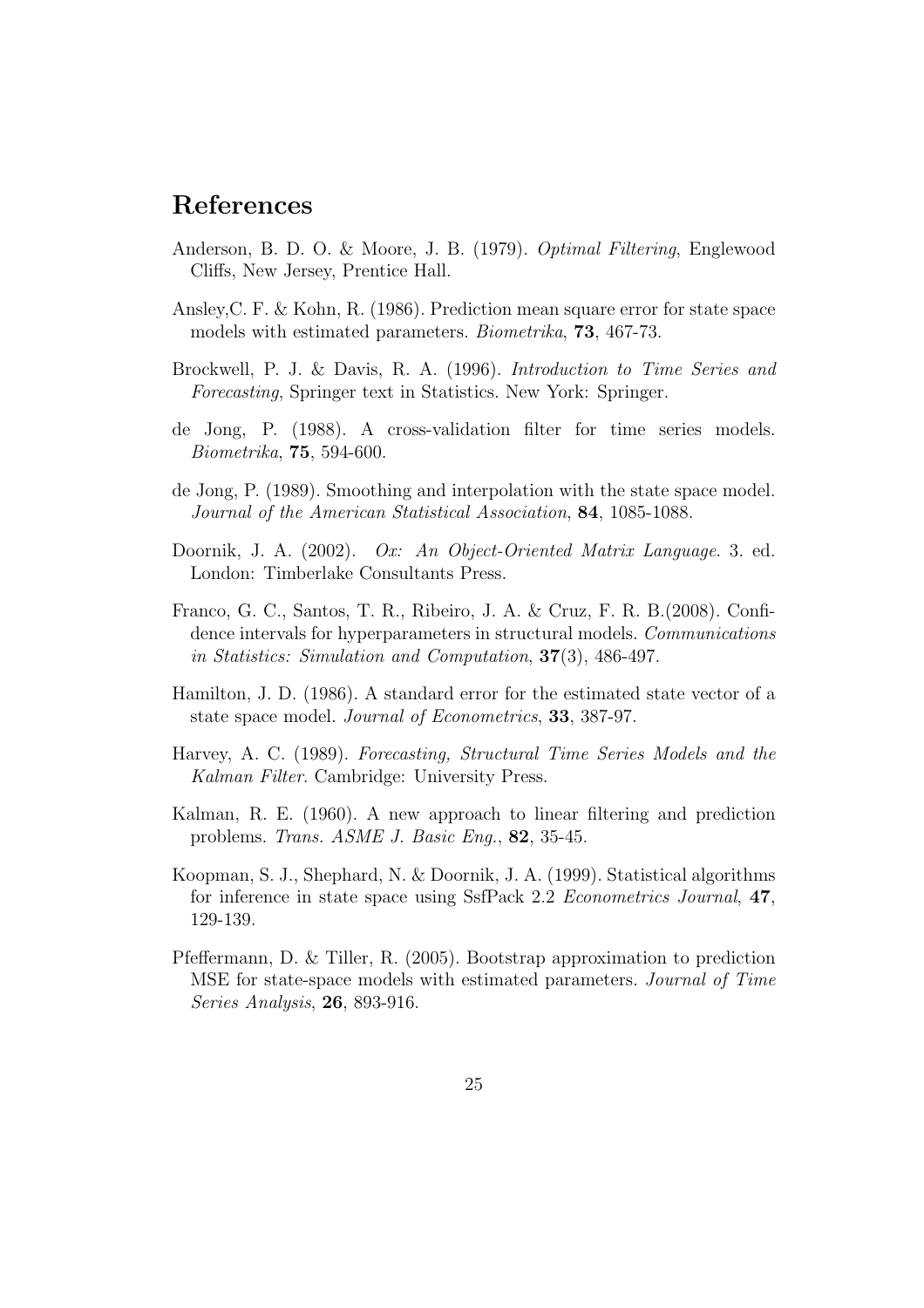- Queenville, B. & Singh, A. C. (2000). Bayesian prediction mean squared error for state space models with estimated parameters. Journal of Time Series Analysis, 21, 2, 219-236.
- Rodriguez, A. & Ruiz, E. (2010) Bootstrap Prediction Intervals in State Space Models. Journal of the Time Series Analysis, 30, 167-178.
- Rodriguez, A. & Ruiz, E. (2012) Bootstrap prediction mean squared errors of unobserved states based on the Kalman filter with estimated parameters. Computational Statistics and Data Analysis, 56, 62-74.
- Santos, T. R. & Franco, G. C. (2010). Inference for the hyperparameters of structural models under classical and Bayesian perspectives: a comparison study. Communications in Statistics: Simulation and Computation, 39: 1671-1689.
- Santos, T. R. (2012). Inferência, previsão e suavização em modelos estruturais Gaussianos e não-Gaussianos (in portuguese). PhD Thesis, Depto Statistics, Universidade Federal de Minas Gerais, Belo Horizonte, Brasil.
- Shephard, N. (1993) Maximum likelihood estimation of regression models with stochastic trend components. Journal of the American Statistical Association, 88, 590-595.
- Stoffer, D. S. & Wall, K. D. (1991). Bootstrapping state-space models: Gaussian maximum likelihood estimation and the Kalman filter. Journal of the American Statistical Association, 86, 1024-1033.
- Tsimikas, J. & Ledolter, J. (1994). REML and best linear unbiased prediction in state space models. Communications in Statistics: Theory and Methods, 23 (8), 2253-2268.
- Wall, K. D. & Stoffer, D. S. (2002) A state space approach to bootstrapping conditional forecasts in ARMA models. Jr. Time Series Analysis, 23, 733- 751.
- Watanabe, N. (1985) Note on the Kalman filter with estimated parameters. Jr. Time Series Analysis, 6, 269-278.
- West, M. & Harrison, J. (1997). Bayesian Forecasting and Dynamic Models. New York: Springer.